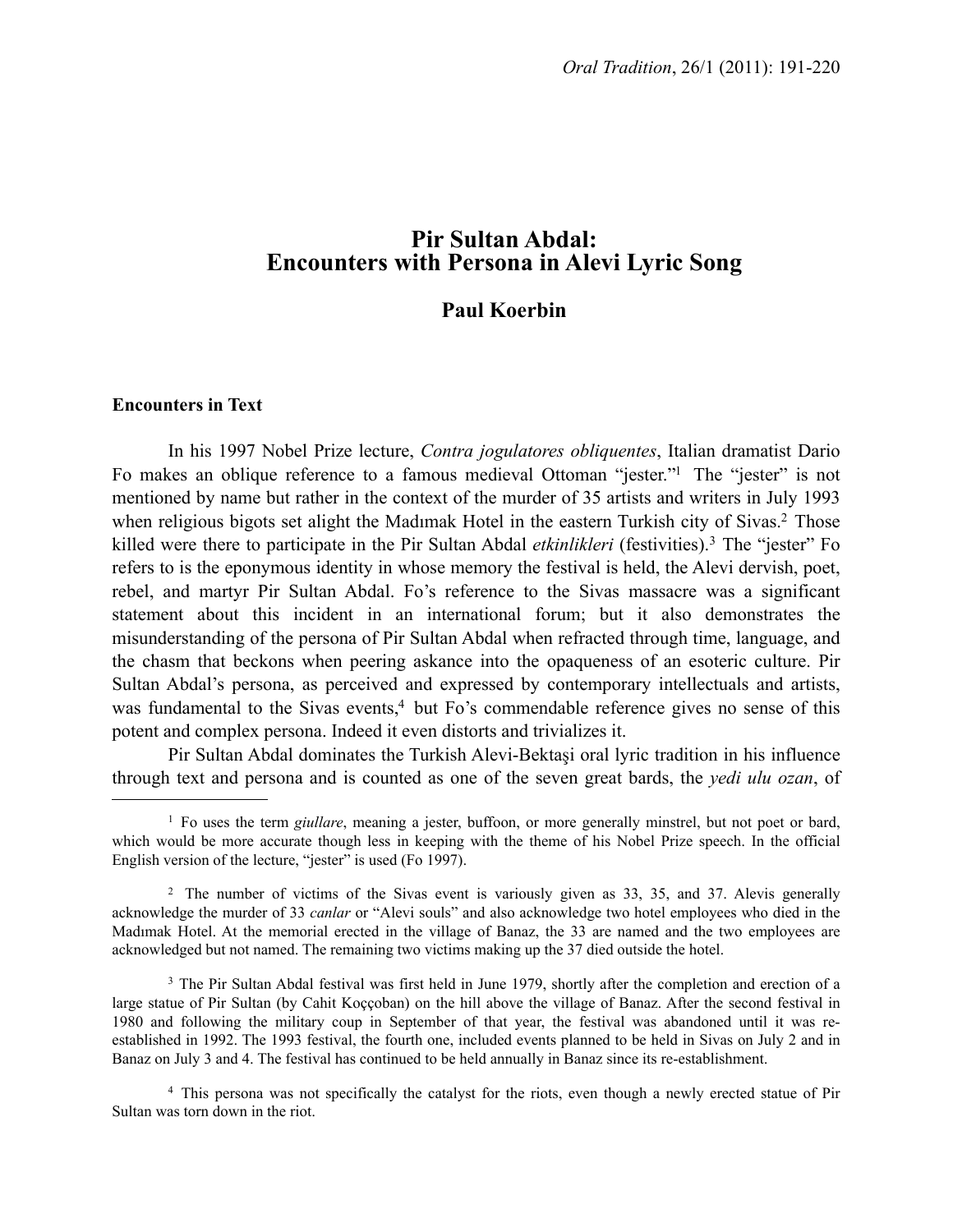Alevi-Bektaşi ritual tradition.[5](#page-1-0) His *deyiş*, [6](#page-1-1) along with those of Yunus Emre and Karacaoğlan[,7](#page-1-2) are commonly regarded as the epitome of the genre and together form the most significant and influential canon of Turkish folk literature. While Yunus is the universal mystic, even humanist (Halman 1972) and Karacaoğlan the incorrigible wandering lover, Pir Sultan Abdal presents a complex persona encompassing the mystical expression of sixteenth-century<sup>[8](#page-1-3)</sup> antinomianism together with a personal story of integrity and betrayal. This faceted persona has provided, in the texts attributed to him and identified as such by the self-naming device (*mahlas*), the substance for the production of interpretative works and discourse, especially in recent decades.

The significance of the figure of Pir Sultan Abdal can be understood from the number of *deyiş* attributed to him and, perhaps more importantly, from the influence that both his lyrical works and his persona maintain over Alevi-Bektaşi ritual and, especially, social and political culture from his home and heartland in Anatolia to the Balkans and beyond to the modern Alevi disapora in Europe and elsewhere. No other poet has quite the reach or engenders the continued engagement of scholars, writers, musicians, and social and cultural activists as does Pir Sultan Abdal. This profile makes him a figure of interest and fascination. The persona of Pir Sultan Abdal might be understood as perceived through a prism: from one perspective there is a focused, iconic persona; from other perspectives we may view the refracted strands of illumination that serve to build that persona. Such strands encompass the legendary personal story of steadfastness, betrayal, and martydom; the elusive historical identity; the historic milieu from which he emerged (being the formative period for modern Alevi-ism); the transmission and development over time of a large body of *deyiş* and of a poetic identity through the use of the self-naming convention (*mahlas*); and the appropriation of the persona for the service of identity politics and artistic creativity in modern times.

Pir Sultan Abdal emerged from the esoteric and guarded community of Alevi ritual and culture into a wider public scrutiny shortly after the establishment of the Turkish Republic in

<span id="page-1-0"></span><sup>5</sup> This bardic tradition is frequently referred to, but see for example Ulusoy n.d*.* and Clarke 1999:60. The other bards are Nesîmî (d. 1418), Hatayi (d. 1524), Fuzûlî (d. 1556), Yemînî (fl. early sixteenth century), Virânî (fl. early sixteenth century), and Kul Himmet (fl. late sixteenth century). Arguments can be made for the significance of other poets, notably Hatayi (Shah Ismail) in regard to his influence on Alevi-Bektaşi ritual (Gallagher 2004). Yet judged by popular and scholarly interest as demonstrated through book production, associations, recordings, and performance, Pir Sultan is clearly the most pervasive of these poets.

<span id="page-1-1"></span><sup>6</sup> *Deyiş* (plural: *deyişler*) is the general term for the esoteric lyric verse attributed to Alevi poets. Throughout I will use this term interchangeably with poem, song, verse, or lyric. I use the singular form rather than plural when referring to the class of lyric or body of works.

<span id="page-1-2"></span><sup>7</sup> The most scholarly editions of Yunus Emre's poetry in English are those of Grace Martin Smith (1993) and Talat Sait Halman (1972). Unlike Pir Sultan Abdal, Karacaoğlan has received the benefit of a small edition of versions in English (Karabaş and Yarnall 1996). A welcome addition to the very few English versions of Alevi-Bektaşi folk lyric is the small but usefully broad selection of translations by Jennifer Ferraro and Latif Bolat (2007).

<span id="page-1-3"></span><sup>8</sup> All dates refer to the Gregorian calendar Common Era (CE).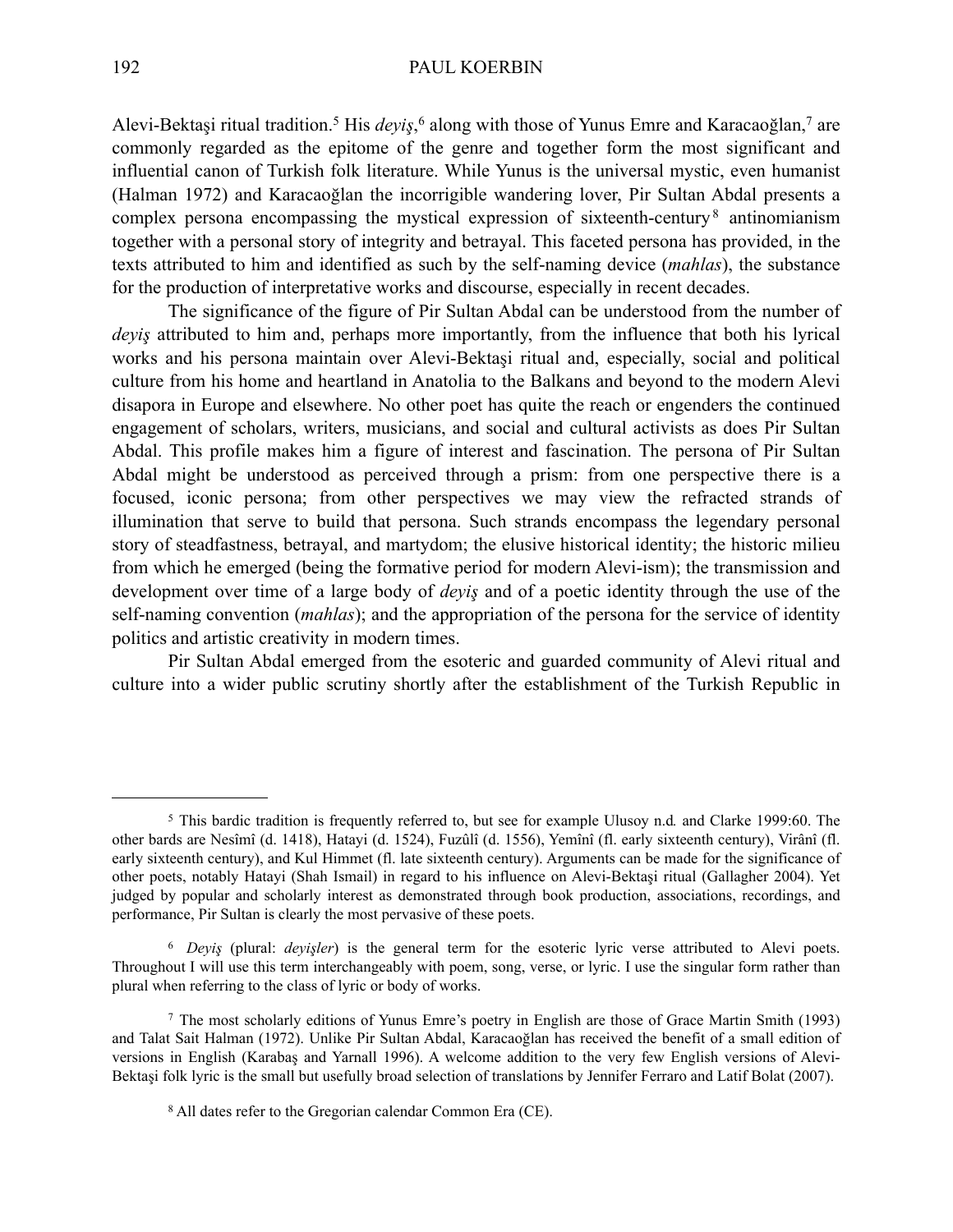1923.[9](#page-2-0) Besim Atalay included a number of texts among the *nefes*[10](#page-2-1) published in his 1924 book *Bektaşilik ve edebiyat* (Atalay 1991), the earliest work on Alevi-Bektaşi-s published in republican Turkey. In 1928 Mehmet Fuad Köprülü published a short "life" of Pir Sultan Abdal in *Hayat mecmuası* (Köprülü 1991), followed in 1929 by Sadettin Nüzhet's publication of the first substantial collection of poems (Ergun 1929). The fact that such a collection<sup>11</sup> could be put together attests to the existence of a significant number of works attributable to Pir Sultan Abdal in oral tradition at the end of the Ottoman Empire. Much of the content of this and subsequent collections was obtained from *cönk* and *mecmua*, manuscript sources belonging to notable Alevi-Bektaşi-s that were maintained so as to record collections of texts of importance to them or their communities. Indeed, although these manuscript notebooks represent a written source, their purpose was primarily as a mnemonic to support the practice of ritual and the spiritual development and understanding of the compiler. They are best understood as forming part of the oral tradition from which the verses arise (Başgöz 1998:41; Avcı 2006:13).

Since the publication of Ergun's book, notable additions to the published collections of Pir Sultan *deyis*—obtained particularly through fieldwork in the Sivas region<sup>12</sup>—have been made by Abdülbâki Gölpınarlı and Pertav Naili Boratav (1943), Cahit Öztelli (1971), and İbrahim Aslanoğlu (1984). The most complete collections of Pir Sultan Abdal lyrics now amount to more than 400 poems. Becuase we have no autograph or near-contemporary manuscript, it is not possible to verify the authenticity of the lyrics in regard to actual authorship. Some texts attributed to Pir Sultan Abdal clearly could not have been composed by him (for example, the lyrics describing his death and its aftermath). This is indeed one of the most important aspects of this tradition to understand: that the attribution of a lyric to Pir Sultan Abdal is not ultimately a matter of unambiguous authorship, but is rather a matter of Pir Sultan Abdal texts reflecting the perception of his persona by the community and individuals who have maintained, perpetuated, and made use of his songs. While the attribution of the texts to historic identities is a concern to many scholars, the ambiguities of the tradition do not necessarily trouble those working or living within the Alevi tradition. For example, Dertli Divani (an Alevi *dede*, a poet and recording artist)

<span id="page-2-0"></span><sup>9</sup> Since the late 1990s a small but wide-ranging number of publications concerning Alevis has appeared in English. Clarke 1999 provides the most accessible overview of history, beliefs, and issues and offers a good summation of Turkish views. Shankland 2003 brings an anthropological perspective and is particularly good on details of ritual. Collections edited by Tord Olsson et al. (1998), Paul J. White and Joost Jongerden (2003), and Hege White Markussen (2005) provide a broad coverage of issues, particularly in respect to the expression of Alevi identity. Sökefeld 2008 deals with Alevis in Germany and their relationship to movements asserting Alevi identity. The small publication by Ali Yaman and Aykan Erdemir (2006) is particularly valuable as a work written by Alevis associated with one of the most prominent Alevi organizations in Turkey. Şener 2009, although poorly translated, provides an additional Alevi perspective from a prominent writer on Alevi issues.

<span id="page-2-1"></span><sup>10</sup> *Nefes* is literally "breath." Here this may be understood as synonymous with *deyiş*; however, in certain contexts the term may have the more specific connotation of "devotional song." It is the preferred term among the urban and Balkan Bektaşi.

<span id="page-2-3"></span><span id="page-2-2"></span><sup>11</sup> Ergun's book includes 105 *deyiş* texts.

<sup>&</sup>lt;sup>12</sup> This fieldwork includes collecting trips to Banaz, the village 45 kilometers north of Sivas where Pir Sultan is generally thought to have lived.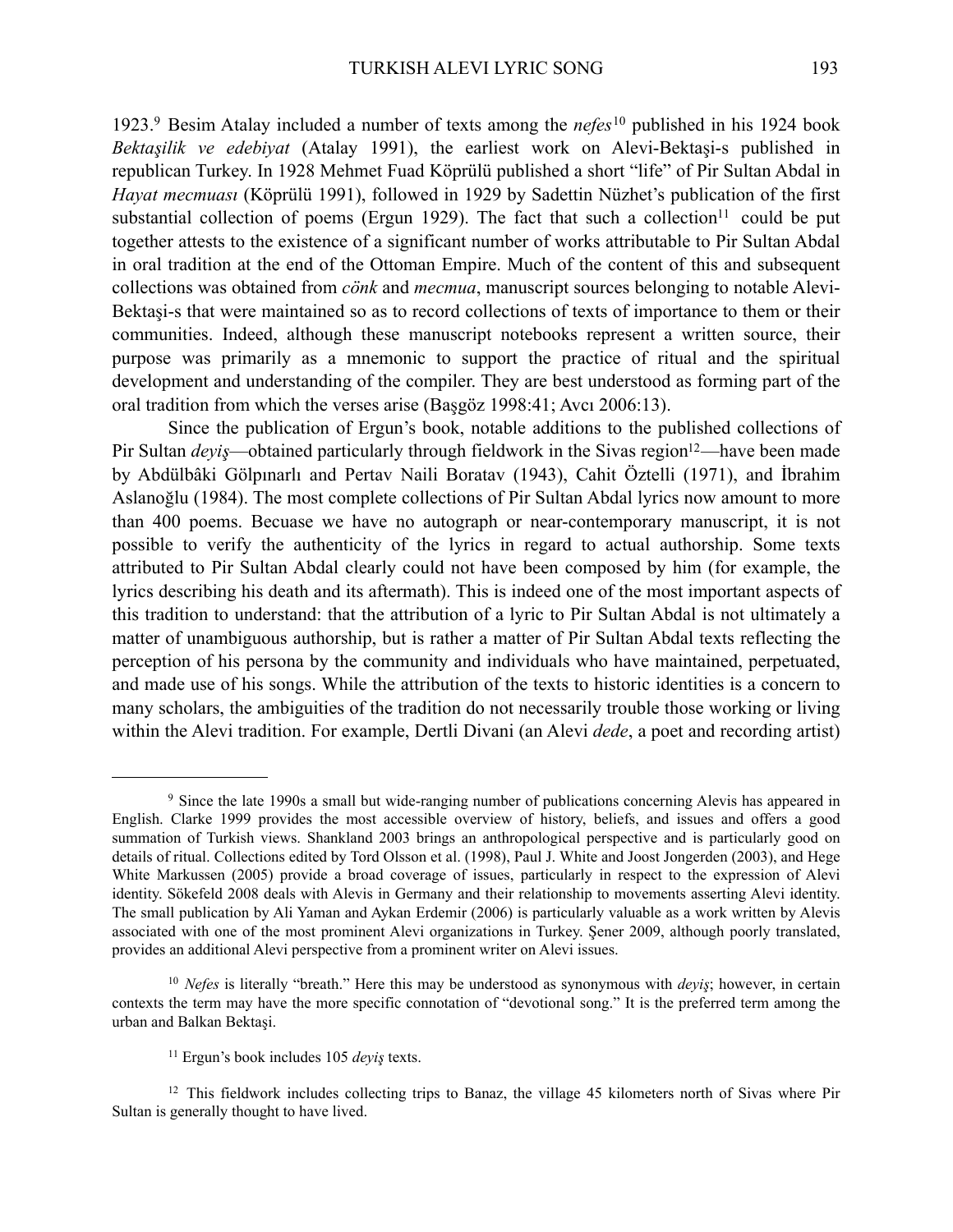can say that if people admire Pir Sultan and use that *mahlas,* and Pir Sultan earned that person's love, and that person follows Pir Sultan, then the song can be accepted as Pir Sultan's[.13](#page-3-0)

The earliest appearance of texts attributed to Pir Sultan can be found in the *Menâkıbu'l-Esrar Behcetü'l-Ahrâr*<sup>[14](#page-3-1)</sup> composed by Bisâtî in the late sixteenth century (Bisâtî 2003).<sup>15</sup> Early manuscript copies of the *Menâkıb*, at least according to that consulted by Gölpınarlı (Gölpınarlı and Boratav 1943), appear to already include lyrics with different forms for the *mahlas*: that is, both "Pir Sultan" and "Pir Sultan Abdal."[16](#page-3-3)

The persona of Pir Sultan Abdal has motivated a vast literary and dramatic output. This includes the numerous collections of poems, novelistic treatments such as those by Orhan Ural (1990) and Battal Pehlivan (1993), poetic treatments by Zeki Büyüktanır (1998) and Mehmet Başaran (2002), and dramatic treatments, notably Erol Toy's 1969 play and the 1973 feature film by Remzi Jöntürk starring Fikret Hakan based on the legend as told by the Divriği *aşık* Mahmut Erdal (1999:37).

#### **The (Re-)Construction of Historical Identity**

Despite the fact that there are no known contemporary documents that definitely identify him, there is no compelling reason to doubt the existence of a historical identity behind the persona of Pir Sultan Abdal who lived in the sixteenth century. We know, for example, of Shah Ismail, the first Safavid Shah of Iran, as a historical identity who also composed lyric poetry in Turkish and that *deyiş* attributed to him with the *mahlas* "Hatayi" have been maintained in Alevi oral tradition[.17](#page-3-4) Further, there is no tradition of inventing the composers of *deyiş* among the Alevi. The importance and authority attributed to the *aşıklar* as the composers and transmitters of Alevi ritual culture argues against such possiblity.

Most published editions concerned with Pir Sultan address, in greater or lesser detail and conviction, the issue of his historical location.[18](#page-3-5) The attempts to locate the historical identity are necessarily based, in large part, on finding plausible connections between known historical

<span id="page-3-3"></span>16 Regrettably, Gölpınarlı did not publish this manuscript, but he does indicate elsewhere (2007:654) that it was copied from a manuscript dated 1017 in the *Hijri* calendar (around 1608-09).

<span id="page-3-4"></span><sup>17</sup> On the influence of the lyric works of Shah Ismail in Alevi-Bektasi culture, see especially Gallagher 2004 and, as Gallagher notes, see the early evidence of this influence in proto-Alevi *kızılbaş* ritual in Michele Membré's account of his mission to the court of Shah Tahmasp I in 1539-1542 (1999:42).

<span id="page-3-5"></span>18 Some scholars, for example İsmail Kaygusuz (1995) and Mehmet Bayrak (1984), go to some lengths to establish plausible chronologies. Ali Haydar Avcı (2004 and 2006) provides the most substantial treatment of the issues of historical location, while Esat Korkmaz (2005b:24-25) gives a useful summary of the prevailing views.

<span id="page-3-0"></span><sup>13</sup> Personal communication with Dertli Divani, July 2, 2002, Dikmen, Ankara.

<span id="page-3-2"></span><span id="page-3-1"></span><sup>14</sup> This work is also known as the *İmam Cafer Buyruğu* or the *Büyük Buyruğu*.

<sup>&</sup>lt;sup>15</sup> The published edition cited is in fact from a manuscript copied around 1612 or 1613 (Bisâtî 2003:8). The text of one of the two *deyiş* from this manuscript attributed to Pir Sultan is included in the Appendix along with my English translation.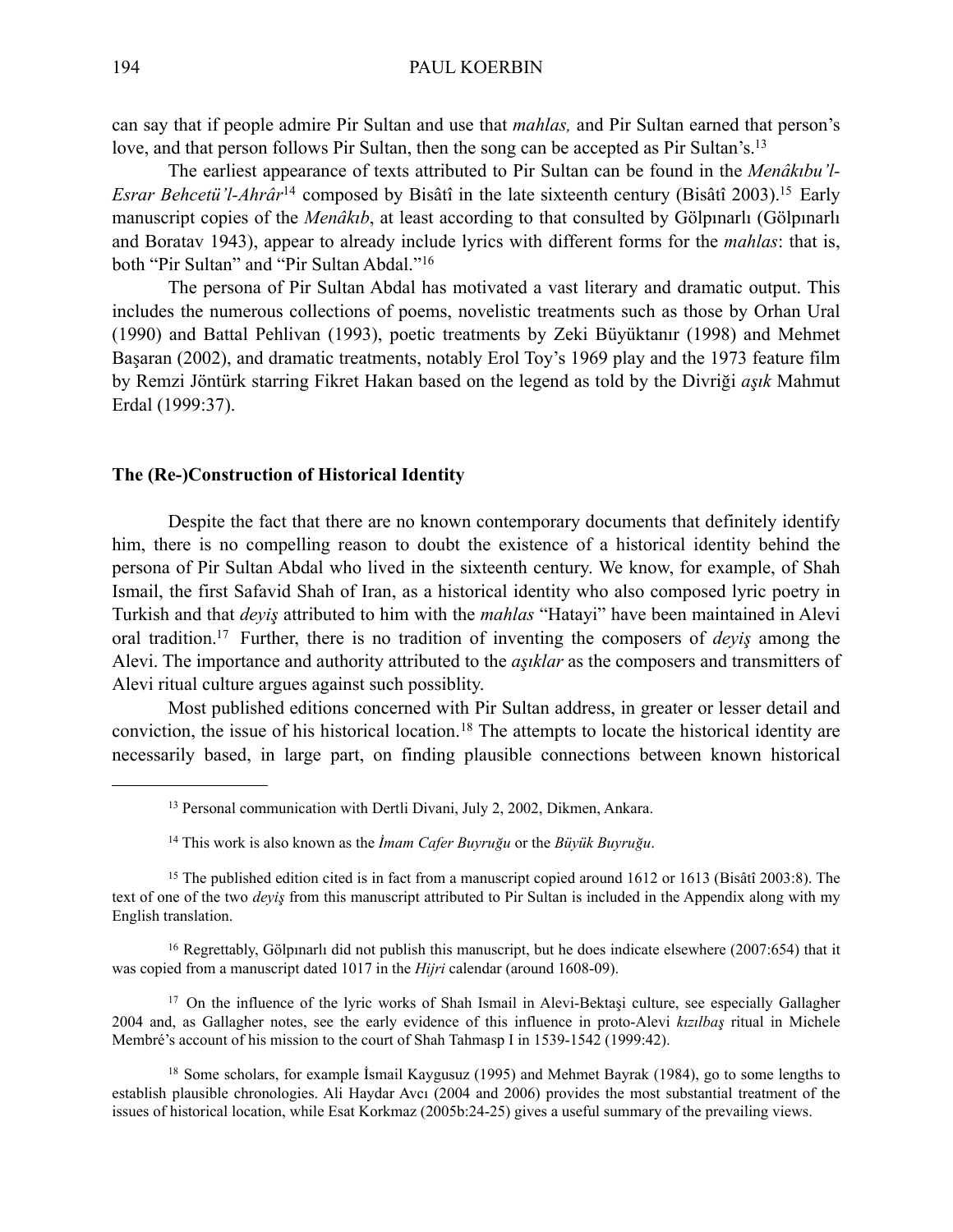circumstances and the content of his songs, along with a concordance of his putative life with the historical record and scraps of group biographical data—suggestive of, if not strictly, a prosopographical approach. Specifically, this comes down to two fundamental contentions: that Pir Sultan was involved in rebellious activity against the Ottoman authorities (in support of the Safavid Shah) when such activity was fervent during the sixteenth century; and that he was executed by an Ottoman governor called, according to legend, Hızır Paşa. To this account might be added the documentary evidence of the *Menâkıbu'l-Esrar Behcetü'l-Ahrâr* in which, in early seventeenth-century manuscripts, we have the first record of lyric works attributed to Pir Sultan. Since the other poets included in this *buyruk,* such as Hatâyi (Shah Ismail), Nesimi, and Kaygusuz Abdal, are among the major Alevi-Bektaşi poets, it would seem that Pir Sultan's name and reputation was sufficiently established by this time to be included among such company.

It is not within the scope of this essay to go into the arguments for or against any particular dating in detail. However, it should be emphasized that there is a persistent interest among scholars in locating Pir Sultan Abdal in a time and circumstance that reflects a desire to reach a historicist interpretation of the persona. This is focused on establishing the date of his death (from which his approximate period of birth and the years he was active may also then be deduced) and the likely uprising or insurgent activities in which he may have participated. Other speculations arise from situating the historical person, such as his possible travels, particularly to the Balkans<sup>[19](#page-4-0)</sup> and Iran.

An evocative record of the times in which the historical Pir Sultan Abdal lived is found in the *mühimme defterleri* (records of significant issues), which chronicle the orders sent from the Ottoman Divan to local authorities (*sancak bey*-s, *beylerbeyi*-s) to deal with insurgent activities. These records commence in the mid-sixteenth century, and a number of the records for the later part of the century are orders that deal with insurgent pro-Safavid *kızılbaş* activity. Such records are often brief and tantalizing, opening the door, if only fleetingly, to such activity in Anatolia[.20](#page-4-1) Not surprisingly, some scholars have identified possible connections with Pir Sultan Abdal in the *mühimme defterleri*. Though there is no specific mention of Pir Sultan, Saim Savaş (2002) suggests a certain Şeyh Haydar as a possible historical Pir Sultan Abdal, noting the fact that Pir Sultan's real name—according to tradition and the evidence of some poems—was Haydar. Şeyh Haydar appeared in 1585 in a village near Amasya, apparently after a long absence, claiming to have been with the (Safavid) Shah and to have raised 40,000 men from the region for his cause. Şeyh Haydar was captured by Ahmet Çavuş and imprisoned in Çorum (Savaş 2002 and Imber 1979).

Others have suggested the activities of the so-called "False Ismail" as a plausible fifth column movement with which Pir Sultan Abdal may have been associated. This "False Ismail" (*düzmece* or *sahte* Şah İsmail) suddenly appears in the *mühimme defterleri* in the middle of 1578 and disappears equally mysteriously around January 1579. "False Ismail" claimed to be

<span id="page-4-0"></span><sup>&</sup>lt;sup>19</sup> Turgut Koca (1990) proposes a distinct and earlier, fifteenth-century identity located in the Balkans who he refers to as "Serezli Pir Sultan," a proposition that Avcı (2006:318-23) dismisses by noting Koca's apparent confusion with a Macedonian Bektaşi leader Piri Baba.

<span id="page-4-1"></span><sup>20</sup> C. H. Imber (1979) gives a detailed account of these records in reference to the subjugation of the *kızılbaş* in the sixteenth century.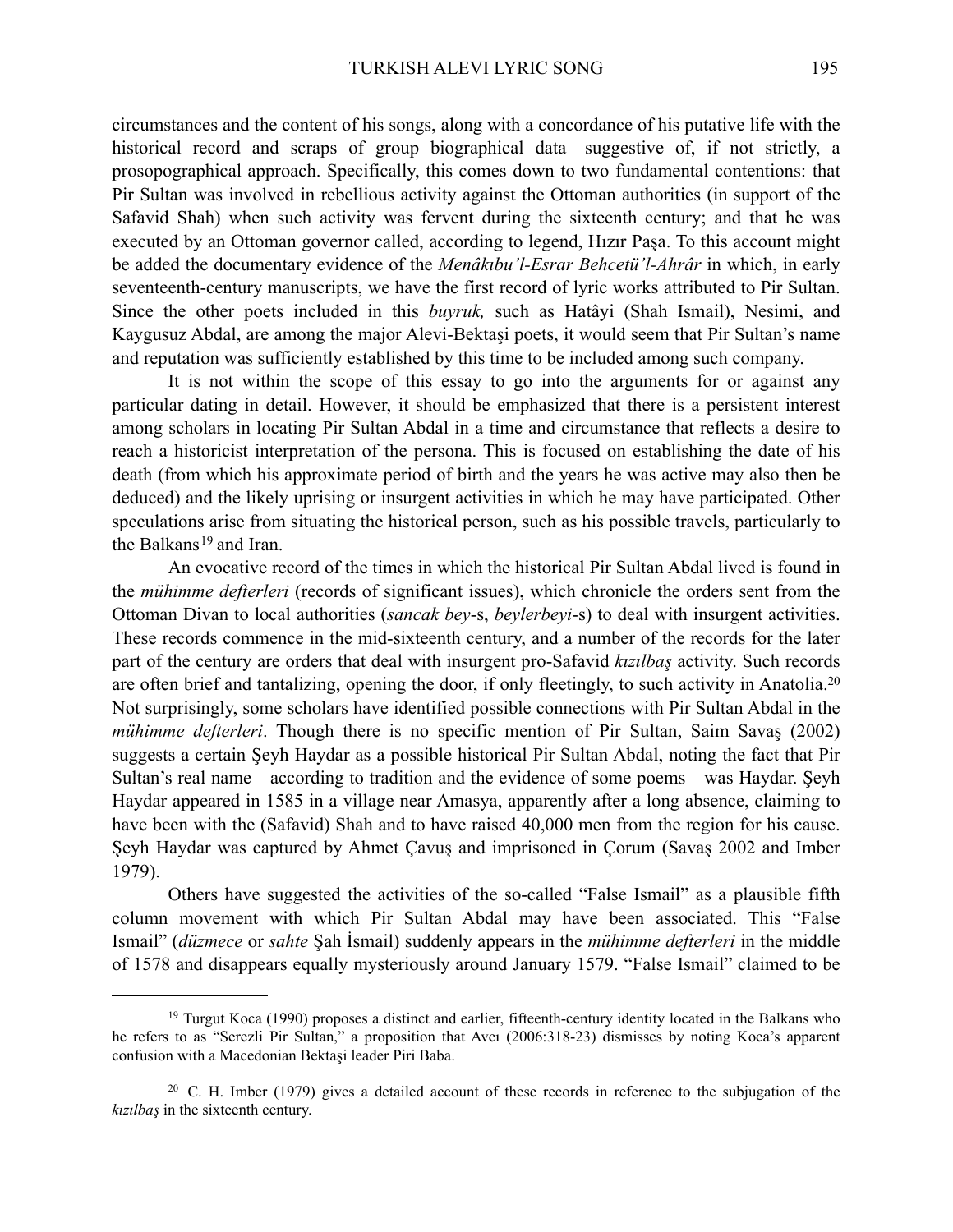Shah Ismail; he attracted a large following particularly in the Bozok (Yozgat) region and may have been acting independently or as an agent of the Safavids. The "False Ismail" episode does give a plausible picture of the sort of activity that Pir Sultan Abdal may well have been involved with or sympathetic to, though we cannot say for certain that he was. Pir Sultan is not mentioned by name in relation to the "False Ismail" events, though one notable follower (*halife*), Yunus, is indeed identified by name (Imber 1979:251-54). The absence of any mention of Pir Sultan from the *mühimme defterleri* may lend support to an earlier dating of his period of activity, especially during the time of or shortly after the Kalendar Sah revolt in the late 1520s.<sup>21</sup>

A more remarkable assertion is that of Erdoğan Çınar (2007), who suggests Constantine Silvanus (the seventh-century Paulician) as the source of the Pir Sultan Abdal identity.<sup>22</sup> The lack of any contemporary documents to identify the historical Pir Sultan behind the persona leaves open the possibility of all manner of speculation upon improbable identities. The name Pir Sultan Abdal is in fact a quite generic appellation, if particularly exalted. *Pir* carries the meaning of a patron saint or the founder and leader of a *tarikat* (dervish order) or, more simply, a spiritual leader.[23](#page-5-2) The designation of *Sultan* connotes a person of high standing within the Alevi-Bektaşi *yol* (path) or *tarikat*. The basic meaning of *Abdal* is "dervish," but it may also refer specifically to one belonging to one of the "mystical anarchist" antinomian groups active in sixteenth-century Anatolia (Karamustafa 1993), the *Rum Abdallar* (Abdals of Anatolia).<sup>24</sup> John Kingley Birge (1994:251) also notes a formal mystical meaning in respect to *abdal*, connoting the ability to change from a physical state to a spiritual state. It is, then, perhaps not so remarkable that one encounters references in the historical record to other shadowy "Pir Sultans." It is more remarkable that they are indeed elusive, and it is all the more tempting because of their scarcity to look for some connection to the Pir Sultan Abdal of legend no matter how tenuous. For example, is there anything to be learned from the evidence of Mustawfi, a fourteenth-century source, who mentions a certain Pir Sultan as being the son of the Ilkhanid Rashid al-Din, the Persian historian and the brother of the vezir Ghiyath al-Din who, along with his brother, was executed in 1336 (Morton 1999)?<sup>25</sup> An even more remote possibility is a mysterious saint in Baluchistan called Pir Sultan who is reported as providing holy protection and is said to have

<span id="page-5-0"></span><sup>21</sup> Halil Inalcik (1973:195), for example, specifically relates Pir Sultan's verses to the period of Ottoman-Safavid conflict in 1534-35.

<span id="page-5-1"></span><sup>&</sup>lt;sup>22</sup> Cinar's attractively produced and illustrated book was published in April 2007, and the next published monograph on Pir Sultan by the Marxist writer and artist Suha Bulut, published in December 2007, takes issue immediately with Çınar's claims in its opening pages, thus demonstrating the active discourse in respect to interpretations of Pir Sultan's formative identity.

<span id="page-5-2"></span><sup>&</sup>lt;sup>23</sup> This and the following definitions follow Birge (1994) and Korkmaz (2005a). The latter gives a particularly detailed consideration of *pir*.

<span id="page-5-3"></span><sup>24</sup> In Pir Sultan Abdal's *mahlas* it may perhaps even be suggested that "Abdal" is descriptive and used adjectivally in respect to the nominative Pir Sultan.

<span id="page-5-4"></span><sup>&</sup>lt;sup>25</sup> The reference to the execution of this Pir Sultan is tantalizing in respect to the legendary demise of Pir Sultan Abdal (see below in regard to the legendary story of Pir Sultan Abdal).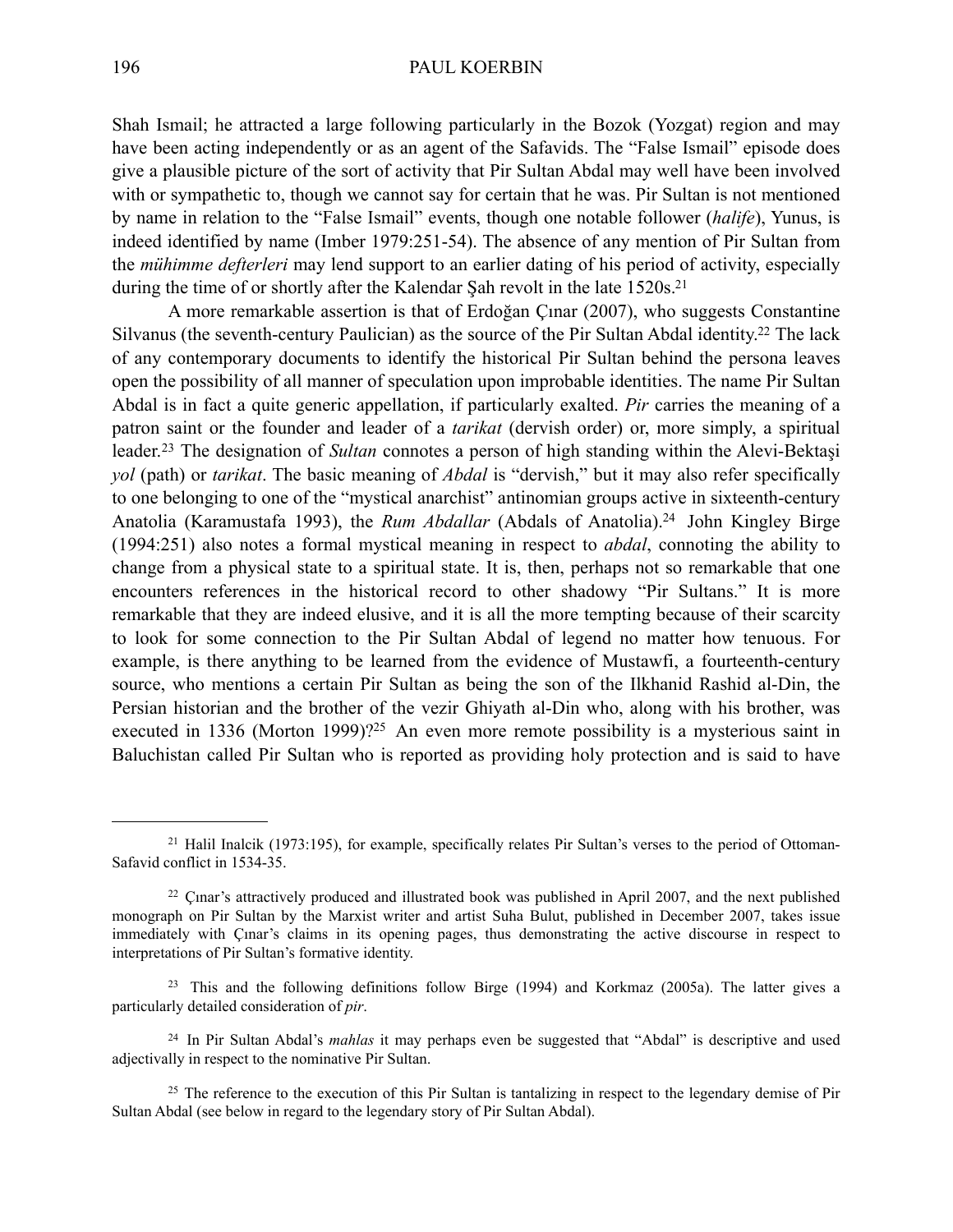rendered innocuous all the snakes in the area (Tate 1909:46), also giving his name to the great mountain Kuh-i-Sultan that is claimed to have engulfed the saint when he died (19).

#### **The** *Mahlas* **Convention and the Social Maintenance of Persona**

A striking aspect of the Alevi-Bektaşi *deyiş*—and perhaps most readily dismissed or overlooked because of its ubiquity within the form—is the use of the self-naming convention, mahlas,<sup>[26](#page-6-0)</sup> in which the poet ostensibly identifies himself (or herself) within the final, signature verse. While it could not be considered a widespread convention in other poetic traditions, selfnaming is common in Persian and Ottoman lyric poetry (Losensky 1998; Andrews 1985) and, in a less pervasive manner, in the *troubadour* poetry of twelfth-century Provence—for example in the poetry of Marcabru (Kimmelman 1999)—and in the French lyrics of the twelfth- and thirteenth-century *trouvères* such as Gace Brulé and Blondel de Nesle (Rosenberg 2004).<sup>[27](#page-6-1)</sup> The latter are courtly traditions displaying a stylized self-conscious sensibility in which it is possible to detect the overt self-promotion of the artist or even a nascent modern literary persona (Kimmelman 1999). Samuel N. Rosenberg (2004:57-58) places the introduction of the poet's signature in the lyrics of Gace Brulé in the context of the prosodic and semantic function of closure and summation of the *envoi*, suggesting that it also marks the limit of the performer's assumption of the poem's first person voice and a rupture of the fusion of poetic persona and performer; and, in the case of Blondel de Nesle, a notable insistence on self-naming that suggests self-centeredness (66). Walter G. Andrews (1985:170), referring to Ottoman lyric song, is right to discourage a simple dismissal of a practice that is so common and suggests that the *tahallus*[28](#page-6-2) (*mahlas*) is a "forceful reminder of the dramatic situation" that may include self-praise and an assertion of competitive superiority by the poet. While Andrews (2002:36) proposes that "we will never really understand the Ottoman poetry of the elites until we understand the Ottoman poetry of the masses and the reverse,"[29](#page-6-3) I would add that the ubiquity of the *mahlas*/*tahallus* in both these poetic traditions suggests this device as a focus for comparative study particularly in regard to its function in the respective traditions[.30](#page-6-4)

<span id="page-6-0"></span><sup>26</sup> This self-naming convention is also sometimes referred to in Turkish as *takma ad* or *tapşırma*, the latter particularly in respect to the Sunni *aşık* tradition of competitive performance encounters (*aşık karşılaşmaları*), where it carries the inherent meaning of "delivering" or "commending" oneself to another.

<span id="page-6-1"></span><sup>27</sup> The convention also appears in other mystical poetic traditions, including the *ginans* of the Indian Satpanth Isma'ili saint, Pir Shams (Kassam 1995).

<span id="page-6-2"></span><sup>28</sup> In respect to Persian and Ottoman lyrics the self-naming convention is variously referred to as *takhallus*, *tahallus, tahallüs*, and *makhlas* or *maxlas*.

<span id="page-6-3"></span><sup>&</sup>lt;sup>29</sup> The subtle, even covert, relationship between high Ottoman poetic culture and traditional expressive culture, as exemplified by the Alevis, in sustaining an Ottoman ideological ethos of compartmentalized groups is the subject of a fascinating study by Walter Andrews and Irene Markoff (1987).

<span id="page-6-4"></span><sup>30</sup> While the literature on the *mahlas*/*tahallus* remains scant, in addition to the works of Paul E. Losensky and Andrews already cited, see also Arberry 1946, Skalmowski 1990, de Bruijn 1999, and Meisami 1990.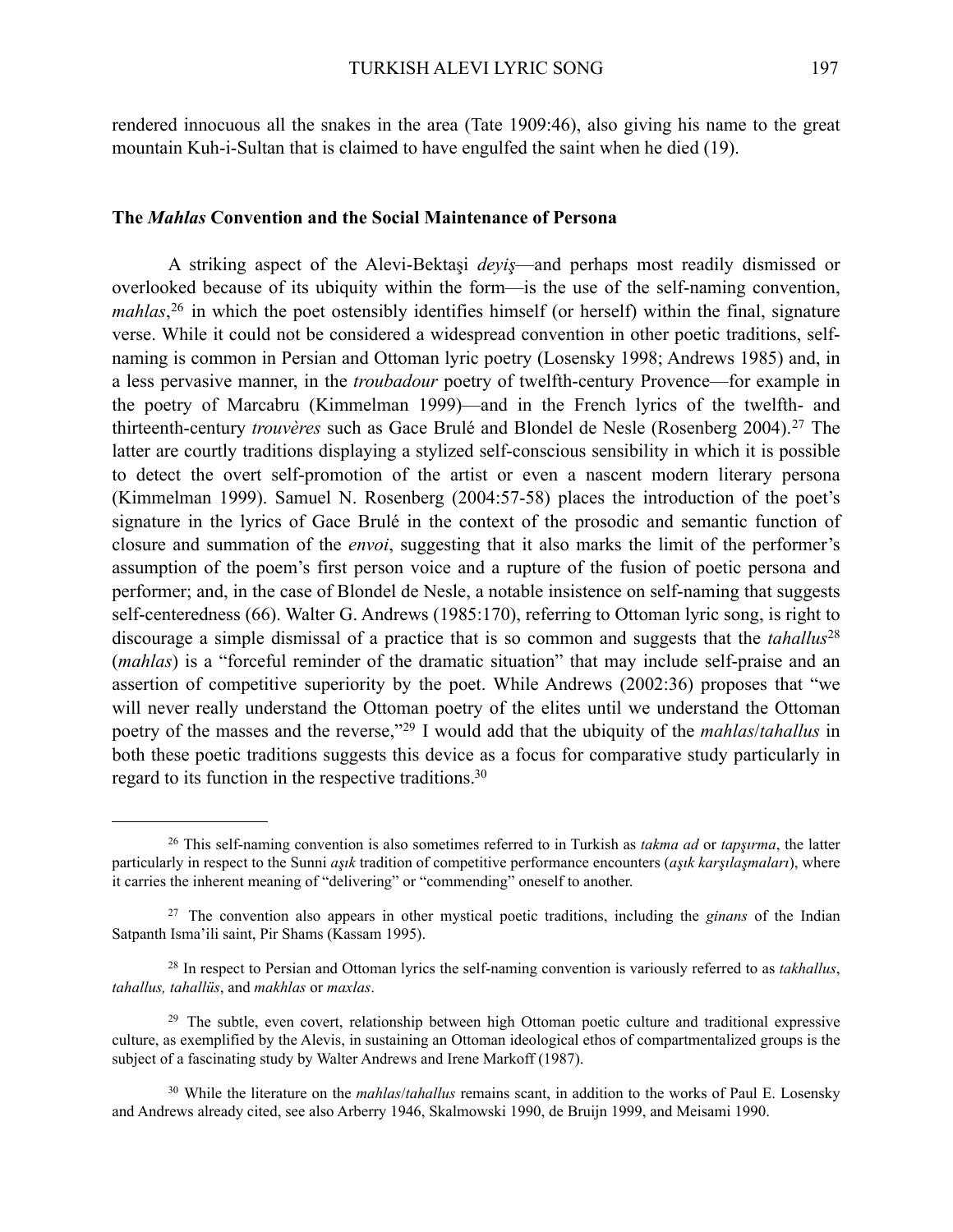In the oral tradition of Alevi lyric song it is through the social function of maintaining a community of associative personas that the persistence and strength of the *mahlas* may, with further research, be revealed more deeply.<sup>31</sup> In the oral tradition this self-naming convention takes on a more socially faceted and ambiguous function rather than a mere convention, rhetorical self-reference, or residual technical device,<sup>32</sup> and more subtle than the self-promotion of poetic prowess. While the *mahlas* may indeed be seen as essentially a signing device used to assert the authorship or attribution of the poem, when this strategy is perpetuated in the communal expressive context of the oral tradition it is invested with both the potential to function as the assertion of transmitted and remembered authority and the potential for the creative and interpretive possibility offered by the expressive ambiguities of orally transmitted personas. It is my assertion that the *mahlas* is in fact an indispensable and perhaps even determining factor in the function, persistence, and nature of this poetic, mystical song tradition through its referencing, regeneration, and re-interpretation of the expressive authorities of that tradition.

It is clear that the *mahlas* can be an ambiguous or malleable device and *deyişler* attributed to one poet on the basis of the *mahlas* may also be attributed to another by changing the *mahlas*. However, this should not be understood to be a matter of whim or mischief. Some *deyis* may be able to be attributed to either Pir Sultan Abdal or Sah Hatayi,<sup>33</sup> for example, since they emerge from a common milieu. And certainly it is possible for later compositions to be attributed to earlier poets because they were composed deliberately with the perceived understanding of the earlier poets' works or they suit received poetic identities. It is the involvement of the tradition—that is, those who maintain and construct the tradition—that affirms and creatively develops the poetic identity. The conventional use of the *mahlas*, combined with the themes and concerns of the text (particularly in respect to ritual and belief, authoritative figures, and identity) thus maintains these personas in a social context. For this reason (though there are certainly others), the attempts to specifically identify multiple identities for Pir Sultan, the notion of the so-called "Pir Sultan Abdallar" ("Pir Sultan Abdals"), as well as distinguishing them in large part by the form of the *mahlas*, seem ultimately unnecessary and unsupportable. The highly respected Sivas folklorist İbrahim Aslanoğlu (1920-95) is the most influential in respect to associating specific lyrics (with specific *mahlas* forms) with distinct authorial identities. His identification of six distinct Pir Sultan Abdals<sup>[34](#page-7-3)</sup> (Aslanoğlu 1984) is attractive in its neatness and certainly influential, being adopted by scholars such as Asım

<span id="page-7-0"></span><sup>31</sup> In respect to this proposition, interpretation of the function of the *mahlas* in Alevi lyric that employs Thomas A. DuBois' (2006) typology of interpretive axes (specifically the associative axis) may prove instructive.

<span id="page-7-1"></span> $32$  The self-naming convention in respect to Persian poetry can be related back to the rhetorical transitional device of Arabic origin (de Bruijn 1998).

<span id="page-7-2"></span><sup>&</sup>lt;sup>33</sup> Mehmet Fuad Köprülü noted this in 1928 (1991:7) and Haydar Kaya (1999:56f.) lists twenty such examples.

<span id="page-7-3"></span><sup>34</sup> The six include: Pir Sultan, Pir Sultan Abdal, Pir Sultan'ım Haydar, Pir Sultan Abdal (Halil İbrahim), Abdal Pir Sultan, and Pir Sultan Abdal (*Aruz Şairi*).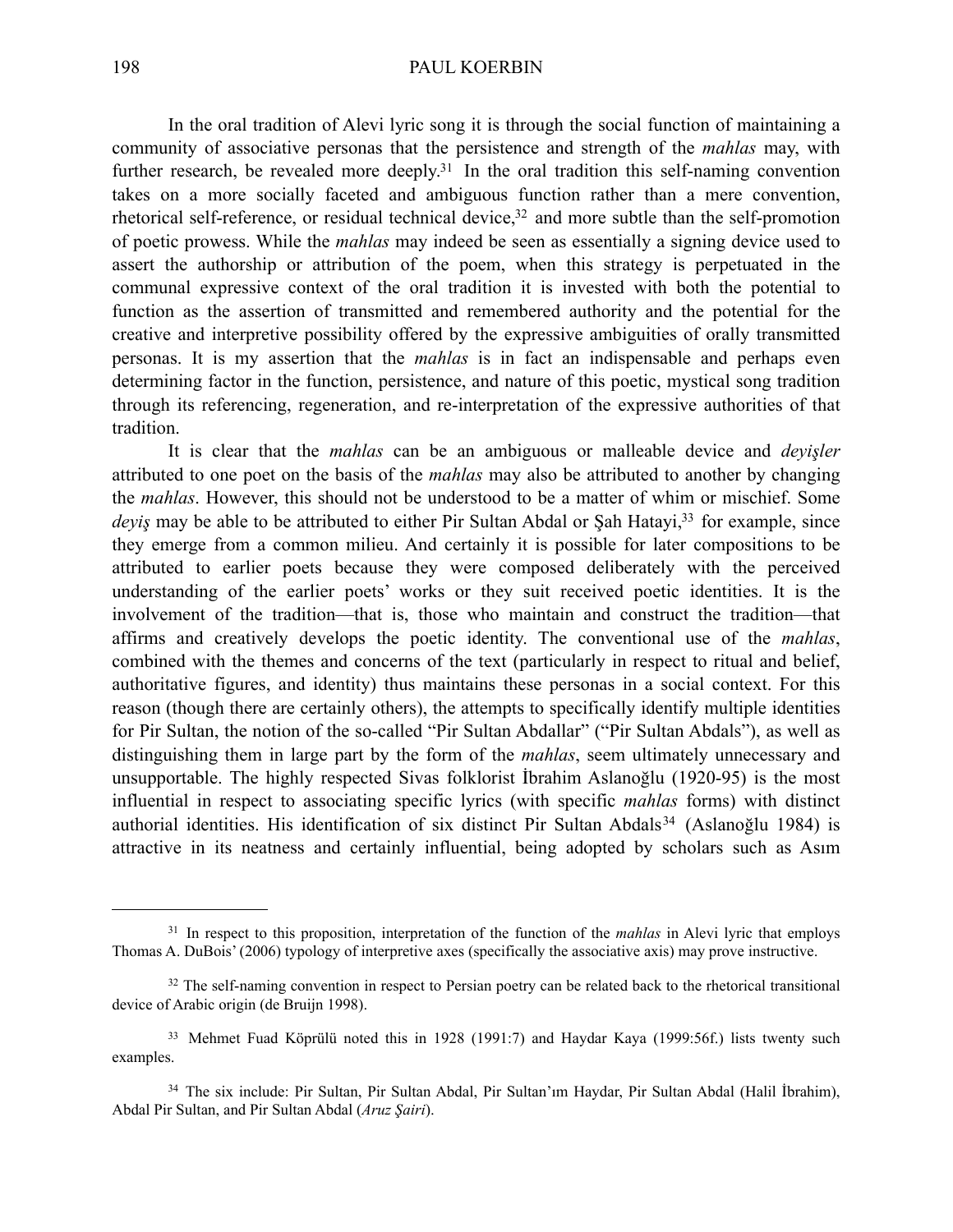Bezirci<sup>35</sup> (d. 1993) and others since. Aslanoğlu's work is serious, worthy, and surely valuable if for no other reason than to demonstrate the unsustainability of the conclusion, as other scholars have shown[.36](#page-8-1) Whether there are six or more contributors to the canon of Pir Sultan Abdal *deyiş* is not the critical point, since whatever the identities of the poets who contributed to the canon, within the tradition in which these songs have been maintained the identity of Pir Sultan Abdal continues to be perceived as a single persona. Even the scholars and anthologists who support the concept of multiple Pir Sultans seem reluctant to fully commit to their assertion and so deconstruct the persona, continuing to include in their collections *deyiş* under the various forms of the *mahlas*.

The *mahlas* remains an aspect of Turkish folk literature that has received little detailed and analytical attention<sup>[37](#page-8-2)</sup> even though it is the basis upon which the prolific collection and anthologizing of Turkish folk poetry (*halk şiirleri*) is conducted and remains fundamental to the understanding of the poetic identity at the center of such collections. Although it is beyond the scope of this paper to consider the *mahlas* in detail, my purpose is, in part, to highlight the *mahlas* in the Alevi lyric tradition as a convention that, rather than being lightly dismissed, requires and will reward greater scholarly attention.

#### **The Legend of Pir Sultan Abdal**

The legendary story of Pir Sultan Abdal is understood from songs that are part of the Pir Sultan Abdal tradition as well as from folk legends, the latter collected particularly from the Sivas region. The following gives an outline of the essentials of the story[.38](#page-8-3)

<span id="page-8-0"></span><sup>35</sup> Bezirci was one of the victims killed at the Madımak Otel in the 1993 Sivas riots.

<span id="page-8-2"></span><span id="page-8-1"></span><sup>36</sup> See Avcı 2004:163ff. for a detailed response to the "Pir Sultan Abdallar" assertion.

<sup>37</sup> The attention that has been given to the *mahlas* in Turkey has focused overwhelmingly on Ottoman elite literary tradition and cataloging of names; see Yılıdırım 2006, Semih 1993, and Çalık 1999. Works that have considered the *mahlas* in popular tradition include Elçin 1997 and D. Kaya 1998.

<span id="page-8-3"></span><sup>&</sup>lt;sup>38</sup> The story is recounted in most of the books devoted to Pir Sultan and even expanded into novel form in Pehlivan 1993 and Ural 1990. For simplicity, the version given here largely follows Fuat 1999 and Öztelli 1971. Pertev Naili Boratav draws on his valuable field research undertaken in 1939 in the Sivas region, including in Banaz for the best documented account of the folk legend (Gölpınarlı and Boratav 1943), from which many have subsequently drawn.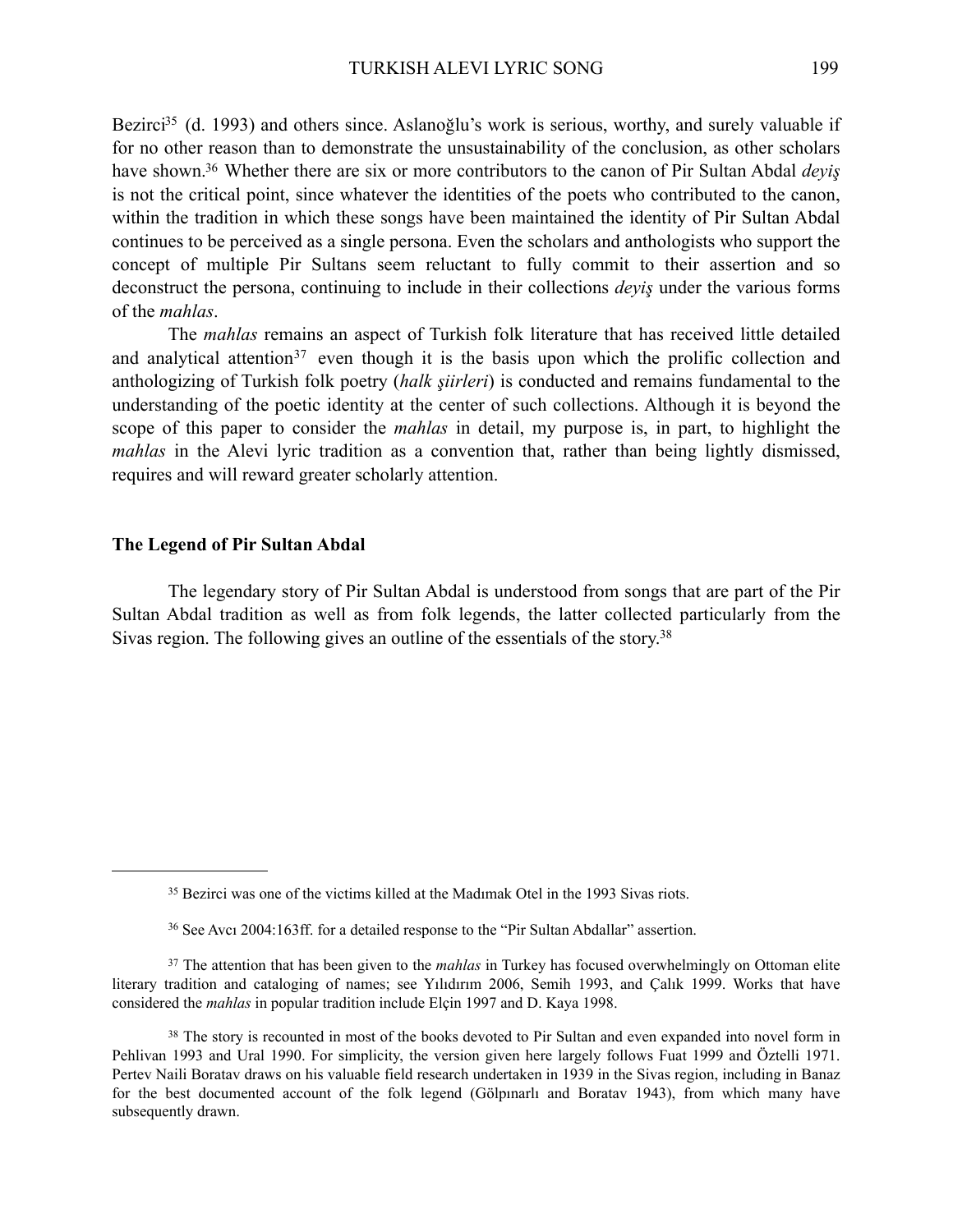According to legend and song, Pir Sultan's family came originally from Yemen and was descended from Imam Ali's grandson, the fourth Imam<sup>39</sup> Zeynel-Abidin.<sup>40</sup> His family settled in Banaz north of Sivas in the shadow of Yıldız Dağ (Star Mountain). Pir Sultan's original name was Haydar.

One day when the seven-year-old Haydar was pasturing his father's sheep near Yildiz Dağ he fell asleep and began to dream. In his dream he saw a white-bearded old man holding liquor *(içki)* in one hand and an apple in the other. Haydar first took the liquor and drank; then, after taking the apple and seeing that the palm of the old man's hand was a gleaming green, he understood that this man before him was Hacı Bektaş Veli. In the dream Hacı Bektaş Veli gave Haydar the name Pir Sultan. Thus he found himself among the *erenler*, "those on the path seeking truth," playing and singing his poems with the name Pir Sultan, and his fame became widespread.

Some time later, in the village of Sofular, located between Sivas and Hafik, there lived a certain Hızır who, hearing of Pir Sultan's fame, ventured to Banaz. Hızır spent seven years with Pir Sultan (for some time as his *mürid,* or disciple); then one day he came to the Pir asking for his favor and advice as to what post (*makam*) he should eventually assume. Pir Sultan predicts that Hızır would become a great man (*paşa*) who would one day return to hang him.

In due course Hızır goes to Istanbul and with Pir Sultan's support he continues there and becomes a *paşa*. Finally he becomes the *Vezir* (governor) of Sivas, where he gains a reputation for suppressing the poor, eating unlawful food (*haram*), and dishonesty. At this time in Sivas there lived two judges (*kadı*) also known for unlawful indulgence (eating *haram*). Their names were Kara Kadı (Black Judge) and Sarı Kadı (Yellow Judge). Pir Sultan gives the same names, *karakadı* and *sarıkadı*, to his two dogs. Hearing of this action, the judges have Pir Sultan brought to Sivas for questioning, whereby Pir Sultan says to them that his dogs are better than them because unlike the judges they do not eat *haram* food. And to prove it, Pir Sultan challenges the judges to a test. The town's worthies (*hacılar*, *hocalar*) prepare a pot of *helal* (rightful) food and a pot of *haram* food. The judges sit down and eat of the *haram* food while Pir Sultan's dogs do not go near it but go straight to the *helal* food. The worthies declare that the good dogs prevailed over the bad judges. On this event Pir Sultan composes and sings the song beginning, "Koca başlı koca kadı" ("The fat-headed old judge").

Meanwhile a *fetva* (decree) is declared by the Sultan forbidding the mention of the name of the (Safavid) Shah and giving orders to kill those followers of Ali (the *kızılbaş*). Pir Sultan

<span id="page-9-1"></span><span id="page-9-0"></span><sup>39</sup> That is, the fourth Imam of Shi'ite tradition.

<sup>40</sup> Alternatively, and perhaps more plausibly, it is recounted that Pir Sultan's family came from the Horasan region (Khorasan) in northeastern Iran, a place noted for its strong connection to Turkmen Sufic and esoteric (*batıni*) dervish traditions and the birthplace of the Bektaşi patron saint Hacı Bektaş Veli. Boratav, visiting Banaz in 1939, reports that he was shown the millstone (*taş*) reputedly brought by Pir Sultan from Horasan (Gölpınarlı and Boratav 1943:34). Tahir Kutsi Makal (1999:42 and 1977:68), visiting Banaz four decades later, reports villagers saying this stone was brought by the Pir from Yemen by horse. Aşık Banazlı Nuri (Nuri Kılıç, also known as Aşık Deryanî, d. 1997) tried to unravel the mystery of Pir Sultan's family origin for Makal by saying all Turks come from Central Asia through the mixing pot (*harman yeri*, literally "threshing place") of Horasan, but from the perspective of belief (*ibadet*) and essence (*mana*) they come from Yemen, Hijaz, Mosul, Damascus, and Bagdad (Makal 1999:44). The stone can still be seen in Banaz.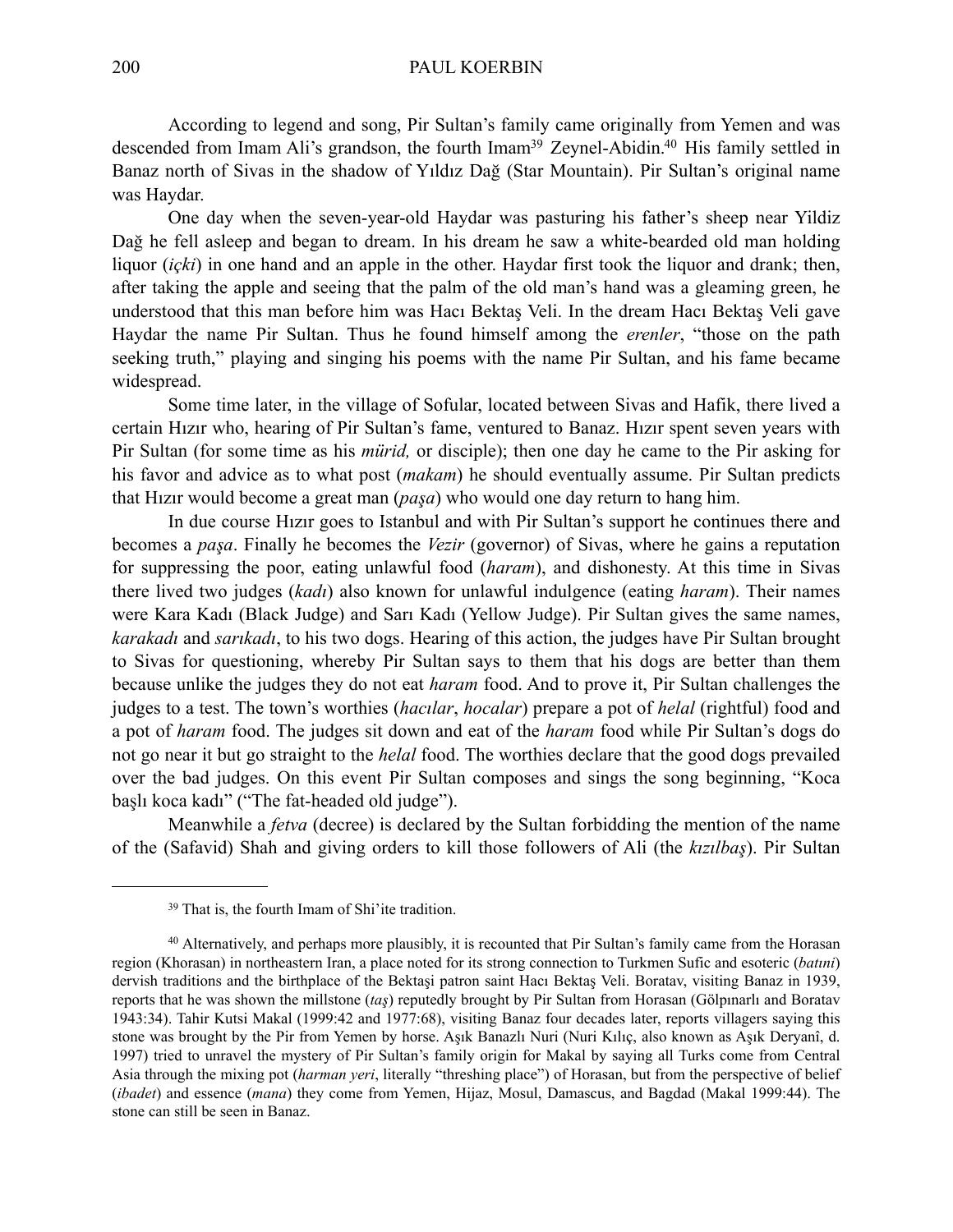records this event in the song beginning, "Fetva vermiş koca başlı kör Müftü" ("So the dim fatheaded Mufti has passed judgment"). Pir Sultan rises to this challenge and makes it clear he will not abandon his devotion to the Shah and sings the song that starts, "Padişah katlime ferman dilese" ("If the Sultan desires an order for my murder"). As Pir Sultan begins to stir up trouble, Hızı Paşa sends for Pir Sultan and tries to treat his former *şeyh* (teacher) well, placing good food before him. But Pir Sultan is not swayed and tells Hızır Paşa that he (Hızır) has left the truth path (*yol*), eaten *haram* food, and stolen the inheritance of orphans. Pir Sultan says he will not eat and not even his dogs would eat, and to prove this he calls to his dogs to come from Banaz—a distance of some forty-five kilometers! Hızır Paşa becomes angry and casts Pir Sultan, his former spiritual master, into the prison at Sivas's citadel Toprakkale.

But Hızır Paşa remains uneasy and after a time he brings Pir Sultan before him again and says that if Pir Sultan will sing three songs without mentioning the Shah he will pardon him. In response, Pir Sultan does indeed sing three songs but entwines all three from beginning to end with many references to the Shah. These are the songs beginning, "Hızır Paşa bizi berdar etmeden" ("Before Hızır Paşa hangs us"), "Kul olayım kalem tutan eline" ("I am a slave to the hand holding the pen"), and "Karşıdan görünen ne güzel yayla" ("How beautiful the plateau over there appears"). Hızır Paşa is enraged by Pir Sultan's response and orders him to be hanged. And so a gallows is erected in a place in Sivas called Keçibulan.

As Pir Sultan goes to his place of execution, he sings the song that starts, "Bize de Banaz'da Pir Sultan derler" ("They call us in Banaz Pir Sultan"). Hızır Paşa orders the populace to stone Pir Sultan while he proceeds to the gallows and commands death for anyone who does not follow this order. At this time, Pir Sultan's closest friend (*musahib*), Ali Baba, is troubled at what to do and so he casts a rose as though it were a stone. In response to this act Pir Sultan sings the song beginning, "Su kanlı zalimin ettiği işler" ("The works of that bloody tyrant"),  $41$ expressing the fact that he is wounded greatly by this dissembling act while the stones that the strangers throw do not touch him.

The next morning there is much talk in the coffeehouses of Sivas. Someone says "Hızır Paşa hanged Pir Sultan," while another counters: "Impossible, I saw him this morning on the Koçhilar road, in Seyfebeli." Another questions: "How can this be? I saw him this morning on the Malatya road, on the Kardeşler Pass." Someone replies: "You are mistaken, I saw him this morning on the Yenihan road on the Şahna Pass." To which still another says: " I saw him this morning on the Tavra Narrows." So the people get up and go to the gallows to look. There they see Pir Sultan's *hırka* (dervish cloak) hanging on the gallows, but he is gone. Hızır Paşa's watchmen race out after him and come to the Kızılırmak (Red River), where they see Pir Sultan who has crossed over a bridge to the far bank of the river. Noticing the watchmen, Pir Sultan calls out to the bridge to bend, which it does; it then sinks into the water so the watchmen are left on the other side. Pir Sultan then goes to the Shah in Horasan and sings the songs beginning "İptıda bir sofu Şah'a varınca" ("At first a devotee upon reaching the Shah") and "Diken arasında bir gül açıldı" ("A rose opened among the thorns"). From Horasan he goes to Ardabil where he dies and is buried.

<span id="page-10-0"></span><sup>&</sup>lt;sup>41</sup> The full text along with my English translation is included in the Appendix.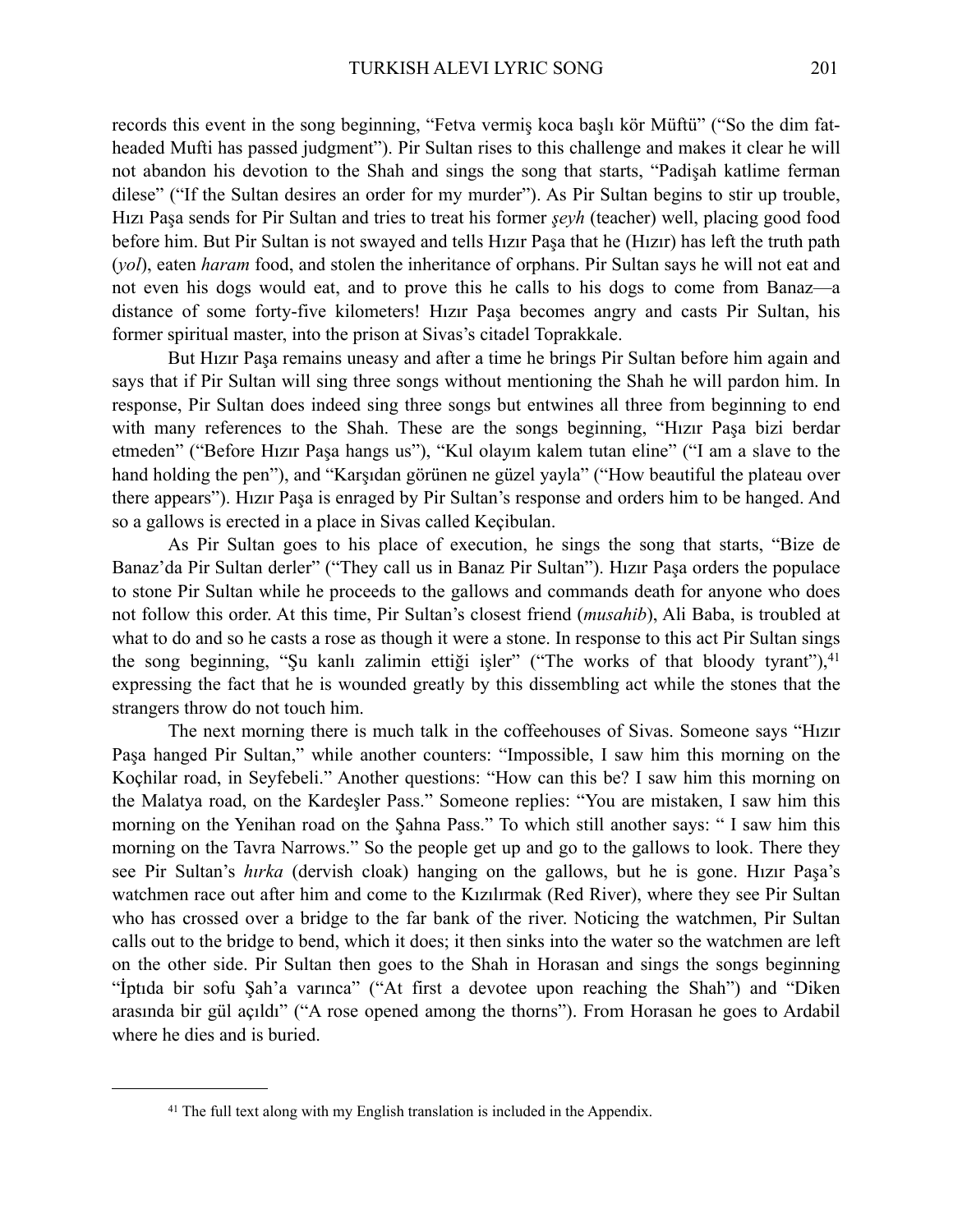Pir Sultan is believed to have had three sons—Seyyit Ali Sultan, Pir Mehmet, and Er Gaip Sultan (Pir Gaip)—and one daughter, Sanem, to whom a famous lament (*ağıt*) on her father's death is attributed:<sup>42</sup>

Pir Sultan kızıydım ben de Banaz'da Kanlı yaş akıttım baharda güzde Dedemi astılar kanlı Sivas'ta Darağacı ağlar Pir Sultan deyü

I am Pir Sultan's daughter and in Banaz I shed bloody tears in spring and autumn They hung my master in bloody Sivas The gallows tree weeps, crying Pir Sultan

### **The Personal as Universal Theme**

A theme that emerges from most presentations of the legend of the life of Pir Sultan Abdal is that of the intimate personal story focusing on his resilience and steadfastness in his time of travail at the hands of his persecutor and ultimately executioner, Hızır Paşa. A significant element of this story is the relationship of Pir Sultan Abdal and Hızır Paşa, since the latter was formerly a favored disciple of Pir Sultan Abdal. The story is not merely one of oppression, rebellion, and downfall—it is personal and is raised to universal understanding because of this fact. It is the act of personal betrayal by Hızır Paşa that elevates the mythology of Pir Sultan Abdal's steadfastness: "Dönen dönsün ben dönmezen yolumdan" ("Let the one who turns away, turn, but I will not turn from my path") sings Pir Sultan. This is the great betrayal of Hızır Paşa: that he had turned from the true path. Similarly, in the famous song "Şu kanlı zalimin ettiği işler,["43](#page-11-1) it is the dissembling act of Pir Sultan Abdal's *murid*, Ali Baba, that is presented as the wounding betrayal. It is this inner integrity that is betrayed by Ali Baba.

#### **Brief Notes on the Form and Subject of Pir Sultan Abdal** *Deyiş*

The *deyiş* attributed to Pir Sultan Abdal are composed almost exclusively in one of two forms associated with Turkish folk verse: *koşma* (with eleven syllables and regular caesura in units of 6+5 or 4+4+3) and *semai* (with eight syllables and units of 5+3 or 4+4). Haydar Kaya (1999) in his anthology of 407 texts identifies 83 percent as being in eleven-syllable *koşma* form and all but two of the rest in eight-syllable *semai* form. The stanzas may be understood to be composed in quatrains (*dörtlük*) observing a rhyme scheme of *a,b,a,b* for the first stanza

<sup>42</sup> Avcı 2006:375f. provides a good account of the information we have about Pir Sultan's children and also gives another version of the lament for Pir Sultan, attributing it to his son Pir Mehmet (230).

<span id="page-11-1"></span><span id="page-11-0"></span><sup>43</sup> See Appendix for text and translation.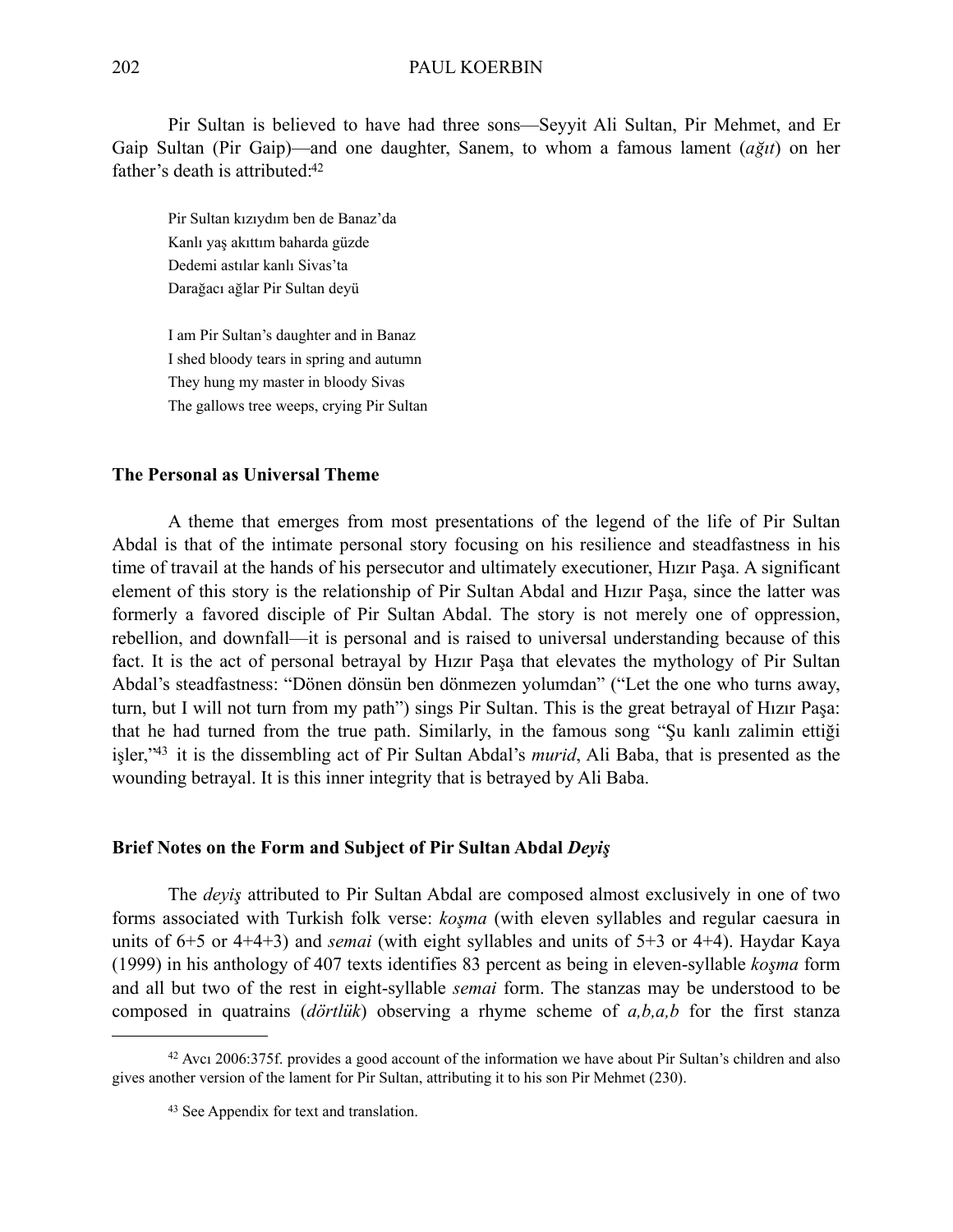followed by  $c, c, c, b$ ;  $d, d, d, b$ ; and so forth for subsequent stanzas.<sup>[44](#page-12-0)</sup> These forms utilize purely syllabic meter (*hece vezni*) in contrast to the weighted meter (*aruz vezni*) of Ottoman classical verse. The verses in *koşma* form have as a minimum three stanzas and as many as twelve—at least in the case of those attributed to Pir Sultan[.45](#page-12-1) Asım Bezirci's analysis of 196 texts shows that 53.4 percent have five stanzas with the majority of the rest having four, six, or seven (1994:119). It is a concise lyrical form that also makes use of parataxis and shifts in person, particularly in the climactic signature verse (*mahlas beyti*):

*Pir Sultan Abdal'im can göğe ağmaz*

I am Pir Sultan Abdal the soul does not flee

. . .

*Pir Sultan Abdal'ım dağlar aşalım*

I am Pir Sultan Abdal let us pass over mountains . . .

*Felek bir iş bişirmiş diyar gel ha ic Yüz yıl calış aziş ahir sonı hiç Şu dünya kona kondur göce göc Pîr Sultanım gecdi bir gün sabahdan*

Fate cooks up something, so come here and drink Work for a hundred years and for little in the end Let that world come to a halt or move on I am Pir Sultan, he passed one day in the mornin[g46](#page-12-2)

A number of the songs attributed to Pir Sultan Abdal concern the events of his life, legend, and connection to the Safavid Shah(s). However, the thematic center of Pir Sultan's *deyişler* is Alevi belief (*inanç*), as expressed most importantly through the primacy of the Imam Ali. Kaya asserts from an analysis of 400 texts that around seventy-five percent of them refer either explicitly or covertly to Allah, Muhammad, Ali, Hüseyin, and other Alevi-Bektaşi identities (H. Kaya 1999:47, 55). The themes of resistance, asserting the true path, and ultimately the climax of martyrdom, are also prominent. Pir Sultan views his own fate as a direct line of

<span id="page-12-0"></span><sup>44</sup> See Bezirci 1994 for a more detailed description and analysis of the formal structure and rhyme schemes of the *koşma* texts. Markoff 1986a and Moyle 1990 both provide a detailed description of these forms in English.

<span id="page-12-1"></span><sup>45</sup> In fact, lyrics in *deyiş* form can have a much greater number of verses, as in a well-known *tevhid* of Kul Himmet (Üstadım) that runs to 26 verses (Aslanoğlu 1995:123) or Edip Harabi's *Vahdetname* with 28 verses (Özmen 1998:iv, 528).

<span id="page-12-2"></span><sup>46</sup> The full text and translation of this *deyiş* is included in the Appendix.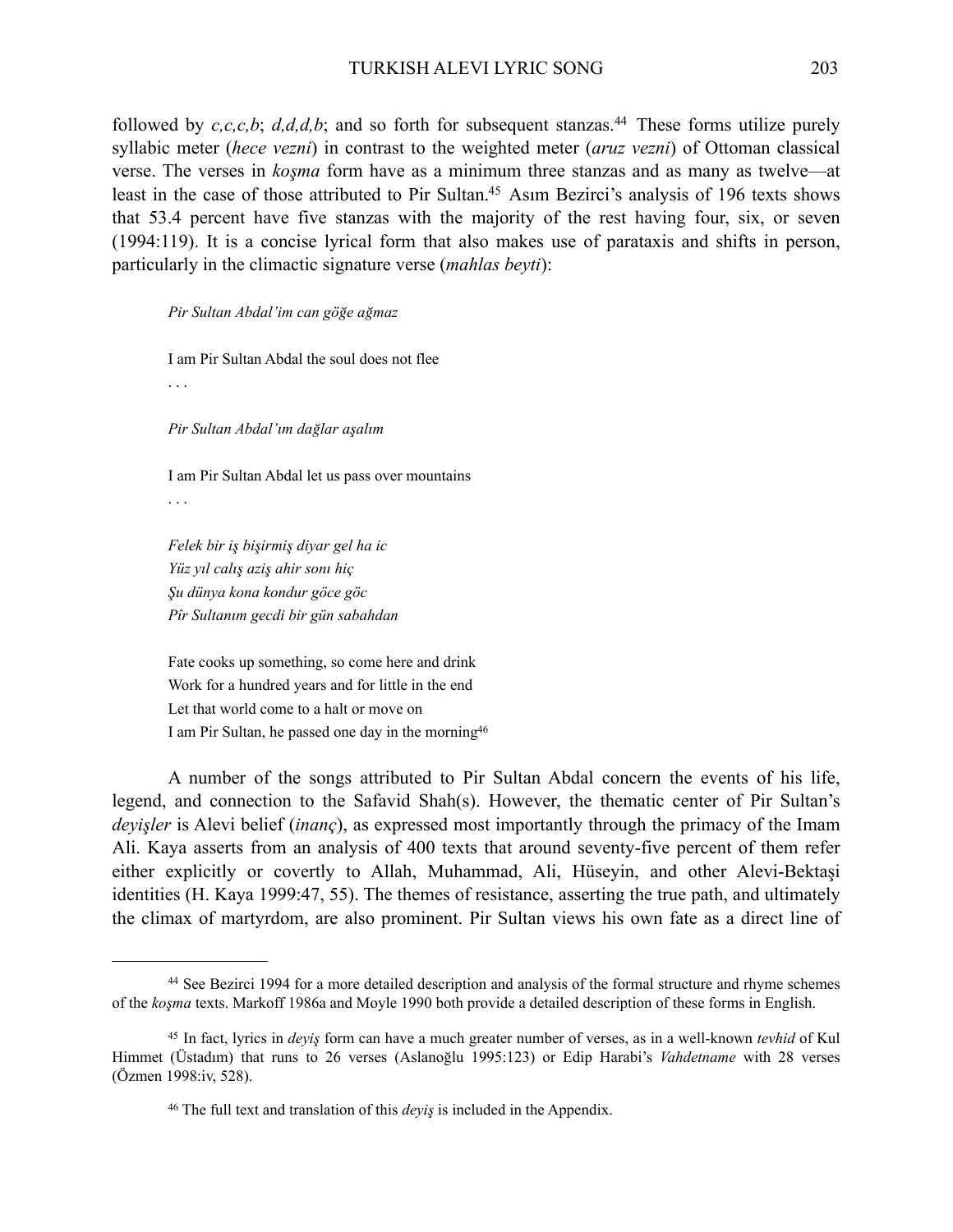martyrdom from the Imam Hüseyin through to the Hurufi *batini* (esoteric) poet Seyyid Nesimi<sup>47</sup> (whose own martyrdom was connected to his sympathy for Mansūr al-Hallāj martyred for his assertion of *anā'l-Haqq*—Turkish *enel Hak*—"I am God["48\)](#page-13-1). So Pir Sultan sings:

*Üçüncü ölmem bu hain Pir Sultan ölür dirilir*

This treachery is my third dying Pir Sultan dies and returns to life . . .

*Pir Sultan Abdal'ım Seyyid Nesimi Şu âleme destan ettin sesimi*

I am Pir Sultan Abdal, Seyyid Nesimi You made my voice the story for this world . . .

*Çeke çeke ben bu dertten ölürüm Seversen Ali'yi değme yarama Ali'nin yoluna serim veririm Serversen Ali'yi değme yarama*

Ever enduring I die from this malady If you love Ali don't touch my wound I devote myself to the way of Ali If you love Ali don't touch my wound . . .

*Pir Sultan'ım Haydar Nesimî'yiz Tâ ezelden Şah'a kurban serimiz On İki İmamlar dâr meydanımız Biz şehidiz Ali'dir serdârımız*

I am Pir Sultan, Haydar, we are Nesimi Even from eternity we are given to the Shah The twelve Imams, our place of dwelling We are martyrs and Ali our commander

<span id="page-13-1"></span><span id="page-13-0"></span>48 On Mansūr al-Hallāj and *anā'l-Haqq*, see Schimmel 1975.

<sup>47</sup> Özmen 1998:i, 249-396 includes a usefully substantial collection of Nesimi's poems and detail about his life.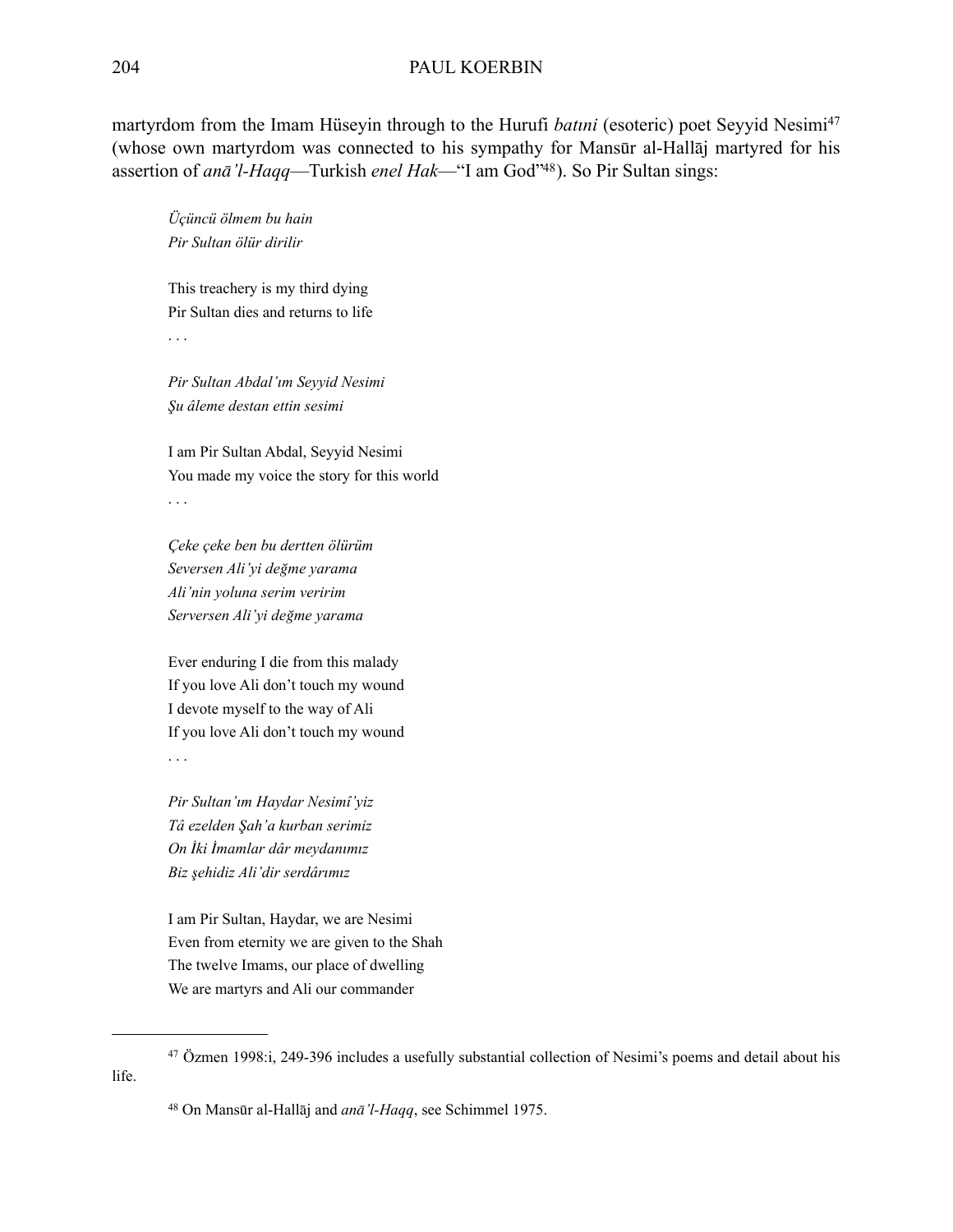Pir Sultan's verse is robust and expresses the esoteric and heterodox beliefs emanating from the time when Alevi-Bektaşi identity was coalescing out of the antinomian Anatolian dervish groups of the sixteenth century (Karamustafa 1993; 1994:83f). It also reflects a response to times of social and political unrest as the Ottoman government asserted its authority in Anatolia in the face of the new threat posed by the Safavid rulers in Iran.<sup>[49](#page-14-0)</sup> One of the most engaging aspects of Pir Sultan's verse is the manner in which he imbues these themes with references that evoke a sense of the Anatolian landscape, the real world of places, and the resonances of the seasons—a factor that plays a part in connecting his verse intimately with the people.

*Bahar oldu otlar bitti güz geldi On'ki İmam'lara giden turnalar*

Spring is done, the grass gone, Autumn come The red cranes are going to the twelve imams . . .

*Abdal olup dağdan dağa dolandım Aştığım bellere göç eylemişim Kızıl ırmakları bulandırınca Kayalı göllere göç eylemişim*

I wandered as a dervish from mountain to mountain I migrated to mountain passes that I went beyond When the waters of the Red River were churned to mud I migrated to the rocky lakes

. . .

*Bu yıl bu dağların karı erimez Eser bâd-ı sâbah yel bozuk bozuk Türkmen kalkıp yaylasına yürümez Yıkılmış aşiret il bozuk bozuk*

The snow doesn't melt on the mountains this year The morning breeze blows an ill wind of ruin The Turkmen no longer start out for the highlands The nomads have cleared off and the land is in ruin<sup>50</sup>

<sup>49</sup> Barkey 1994 and 2008 and Faroqhi 1995 are particularly useful on the issue of social unrest in Anatolia and the administrative response to it.

<span id="page-14-1"></span><span id="page-14-0"></span><sup>50</sup> The full text along with my English translation of this *deyiş* is included in the Appendix.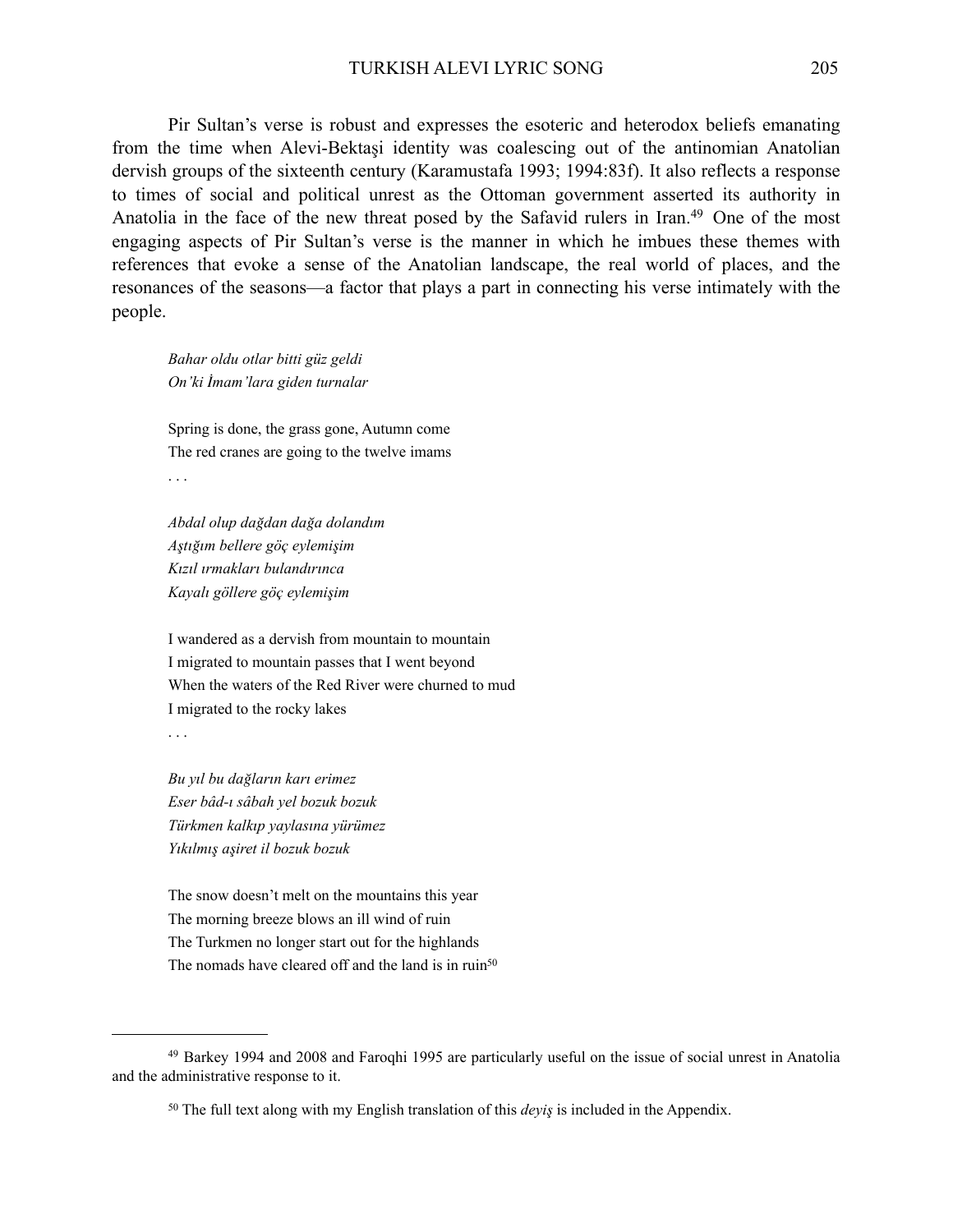This lived world as expressed through the verse suggests a plausible, sound oral "chain of transmission" (Vansina 1985:29) and the strong possibility that we have an authentic voice in the *deyiş* of Pir Sultan. This is not to assert that this is an individual voice or authorship, but rather that the texts have been maintained and formed following these central themes with considerable authenticity and integrity through successive generations of performance.

#### **Encounters in Music and Performance**

While it is natural to focus on the texts, it is important to remember that these are the texts of songs to be performed with music. These are works to be understood in a performance context in which the performer, audience, and the poet's persona are engaged. Thus, it is the context of the performance and perception of the audience that also play a role in the expression of the poet's work. The foundational and referential context of the performance of Pir Sultan's *deyiş* is the Alevi *cem* congregation in which ritual song and dance form a central act of worship (*ibadet*).

What constitutes an authentic performance is elusive, since it must be expressed in terms of what defines Alevi music. This is a subject beyond the scope of this paper; however, I would suggest that any definition of Alevi music begin with an understanding of the specific Alevi musical genres associated with the *cem* ritual *ibadet* services such as *semah*, *tevhid*, *duaz-ı imam*, and *mersiye.*[51](#page-15-0) In the broader performance context of the *deyiş*, it is reference to such elements that define the Alevi-ness of the music, at least for those with the knowledge or familiarity to distinguish such associations. Alevi music is essentially song—music with words—and as such the language too is a fundamental element in defining the music. As the renowned Alevi performer Arif Sağ has said, "Alevi için Aleviliğin simgesel sözleri vardı" ("for Alevis, Alevi symbolism is its words") (Poyraz 2007:165). Words such as *şah* and *pir,* which bear specific meaning in the Alevi context, can be replaced by "*dost*" or "*yar*,"<sup>52</sup> introducing ambiguity and dissembling such that the Alevi-ness of a song is diluted for public performances. Alevis themselves have participated in this form of dissembling*.* Mahmut Erdal, for example, reports that he altered a Pir Sultan Abdal text for a version of the *Turna semahı* to a (somewhat garbled) text from Karacaoğlan and Esirî when informed that the Pir Sultan Abdal text could not be sung

<span id="page-15-0"></span><sup>&</sup>lt;sup>51</sup> Published works on Alevi-Bektaşi music are scant, particularly in regard to specific ritual forms, although the mystical dance *semah* has received attention. Vahid Lütfü Salcı's short monograph (1940) was the first work of substance in respect to Alevi-Bektaşi music. French musicologist Eugene Borrel published a paper (1934) on Alevi music some years earlier that was indebted to documents provided by Salcı. More recent works that consider music in the context of Alevi ritual practice and expressive culture include Onatça 2007, Erol 2002, Duygulu 1997, and Markoff 1986b and 2002. Markoff 1994 also provides the best consideration of the stylistic characteristics of Alevi music, including instrument tunings, the predominant mode, meter, and stereotyped cadences.

<span id="page-15-1"></span><sup>52</sup> Both *dost* and *yar* have shades of meanings encompassing "friend," "lover," or "beloved."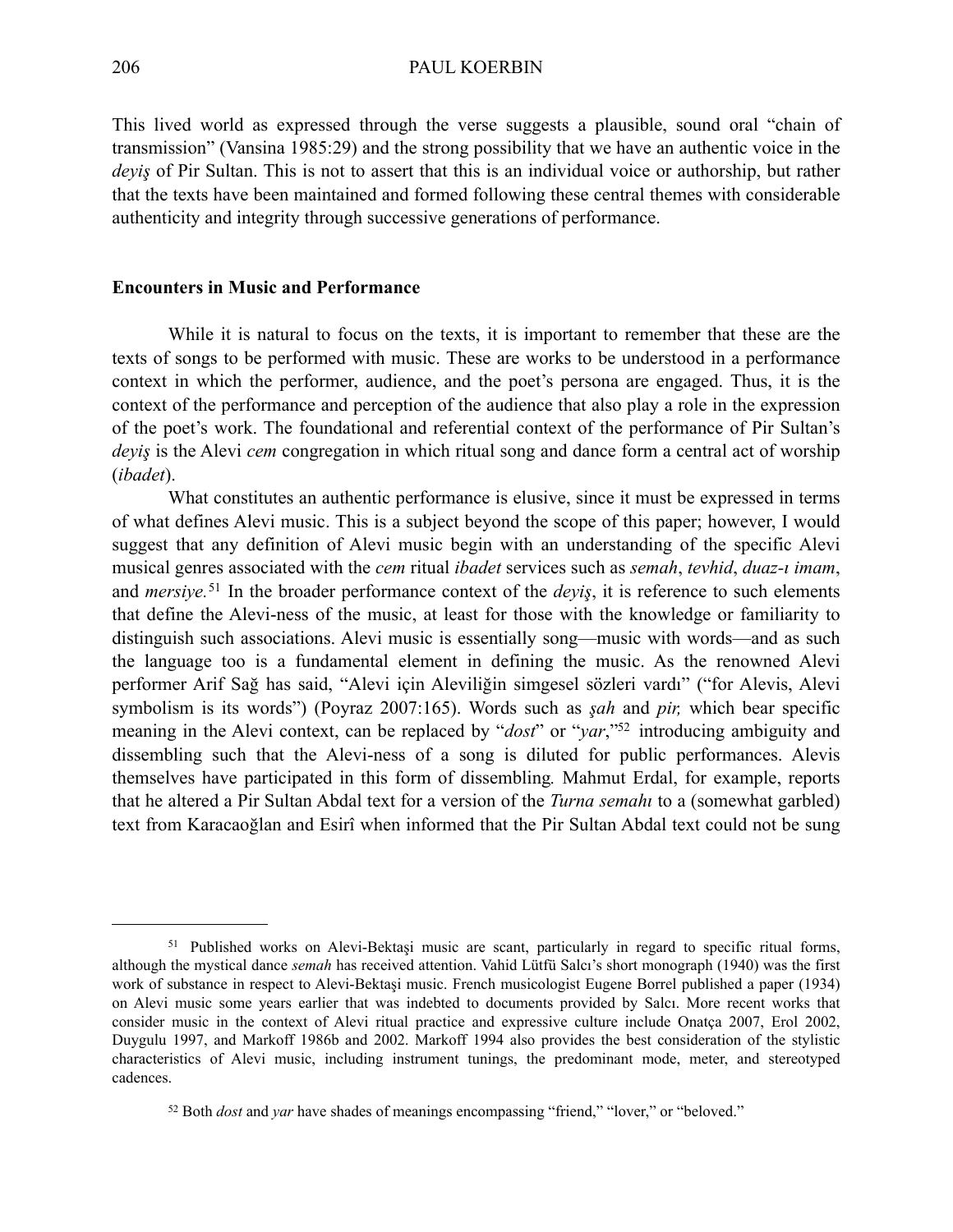on the radio (1999:136). It is this version that now forms part of the standard "repertoire.["53](#page-16-0) Aşık Veysel's commercial recording of one of Pir Sultan's most famous songs, *Kul olayım kalem tutan ellere* (Şatıroğlu 2001), uses *yar* rather than *şah* and omits the *mahlas* verse altogether. Perhaps the reason such dissembling is readily adopted by Alevis is that the message is obscured only to the outsider, not to those who understand the immanent associations. Alevi music will be defined by context, intention, persona, and musical sound (such as the use of specific instrumental accompaniment, since it would be difficult to conceive of Alevi *deyiş* performed *as* Alevi music without the central place of the long necked lute, the *bağlama*<sup>[54](#page-16-1)</sup>). The identification and definition of Alevi music is perhaps finally completed by a further element in the performance space—that is, the audience members who understand the extratextual meanings that remain unspoken and who individually or collectively determine the degree to which they observe and acknowledge such extratextual meanings.[55](#page-16-2)

In the 1970s the songs of Pir Sultan Abdal were encountered in the public space through popular commercial recordings of artists associated with the political left, including Ruhi Su in 1972 (Su 1993), Rahmi Saltuk in 1975 (Saltuk 1992), and Sadık Gürbüz in 1977 (Gürbüz 2007), who all released long-play recordings devoted entirely to Pir Sultan.<sup>[56](#page-16-3)</sup> Also notable was Zülfü Livaneli who recorded Alevi songs (while living in Sweden in the early 1970s), including those of Pir Sultan Abdal (Livaneli n.d.) performed in a style that adopted regional Alevi *aşık* tuning on the *bağlama*, [57](#page-16-4) distinguishing them from the stylistically urbane performances of Su, Saltuk, and Gürbüz and pointing toward the direction that popular Alevi performers such as Arif Sağ would pursue most creatively and influentially in the 1980s. Alevi musicians also began to be heard in the 1960s and 1970s, one of the most notable being Feyzullah Çınar (1937-83) from the Divriği region who recorded *deyiş* from many of the Alevi master poets. In the 1970s Livaneli produced

<span id="page-16-0"></span><sup>&</sup>lt;sup>53</sup> Halil Atilgan's interesting study notes many of the differences between the standard performed repertoire (that is, of the Turkish national broadcasting corporation Türkiye Radyo ve Televizyon Kurumu) and the sources. He does discuss the *Turna Semahı,* and although he notes Mahmut Erdal as the source, he does not mention the change that Erdal asserts (Atılgan 2003:203f.). Erdal does reproduce a facsimile notation of his version with the Pir Sultan text in his book (1999:365-70).

<span id="page-16-1"></span><sup>54</sup> It is not necessary, however, to rely only on imagination to conceive Alevi *deyiş* performed in a manner with little or no reference to Alevi expressive culture; Pir Sultan *deyiş* that are performed in a style far removed from the Alevi music context can be sampled in the jazz arrangements by Senem Diyici of *Ötme bülbül ötme* and *Beni beni* (*Şu kanlı zalimin ettiği işler*) on her recording *Takalar* (Diyici 2000).

<span id="page-16-2"></span><sup>55</sup> John Miles Foley (1991b) discusses this concept of extratextual context in respect to oral tradition. It is my view that the study of Alevi expressive lyric culture would benefit from research applying Foley's notion of "immanent art" (1991a and 2002).

<span id="page-16-3"></span><sup>56</sup> These recordings do not necessarily represent the earliest popular commercial recordings of Pir Sultan Abdal *deyiş*, however. For example, Muazzez Türüng recorded *Geçti dost kervanı* for Odeon in 1962 (*Harman* 2007).

<span id="page-16-4"></span><sup>&</sup>lt;sup>57</sup> Livaneli writes about the profound effect on him when as a young boy visiting the Corum region, he heard a *dede* playing the *cura* in the Alevi style and how he later sought out an instrument maker and teacher in Ankara to learn this style (2007:52f.). While Livaneli publishes his novels and other writings under his full name Ömer Zülfür Livaneli, as a musician whose repertoire includes Alevi *deyiş* he omits Ömer, a name which he learned was anathema to Alevis when as a youth he introduced himself to an Alevi *bağlama* maker in Ankara (*ibid.*:54).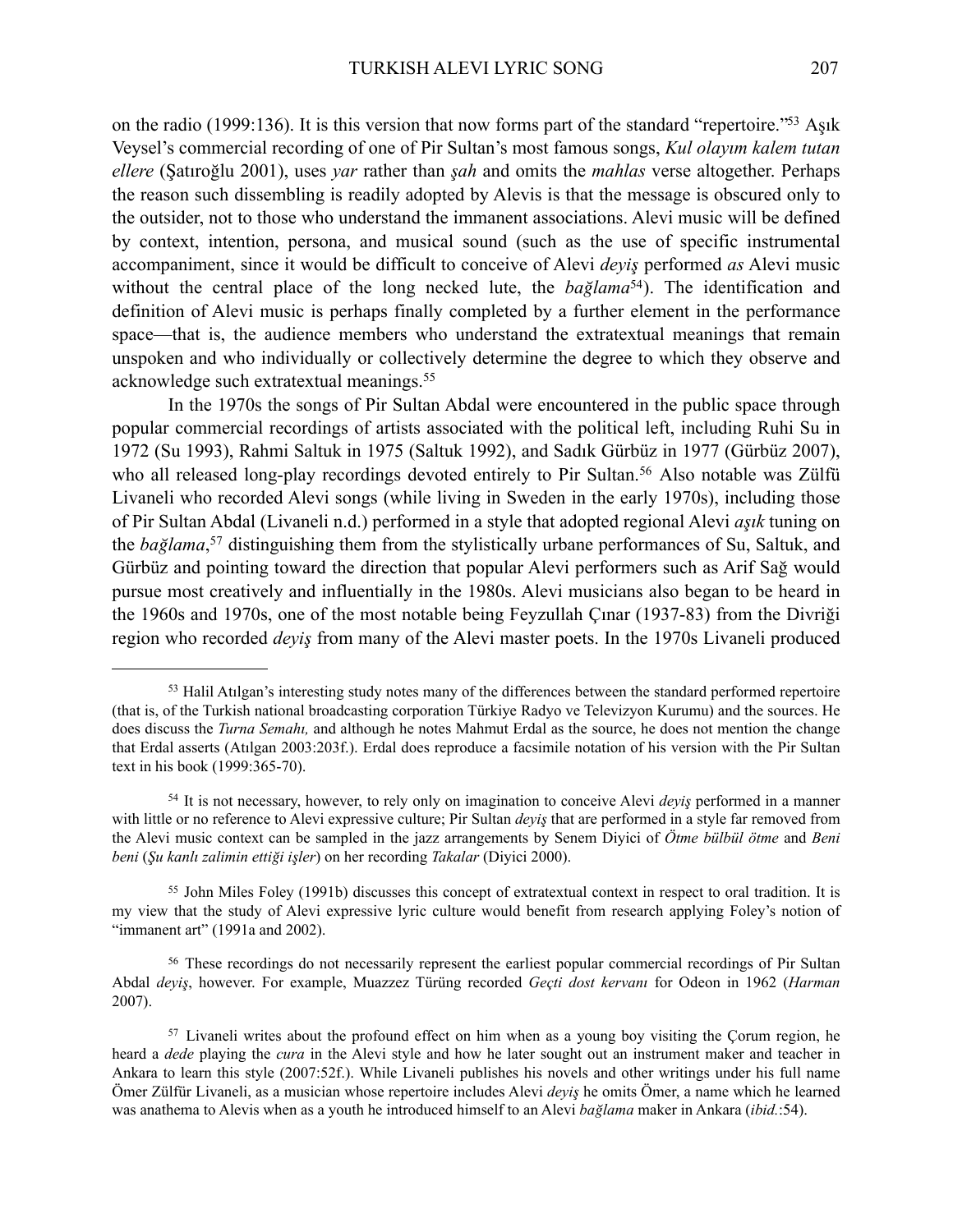a recording of Çınar devoted entirely to Pir Sultan Abdal *deyiş* entitled *Pir Sultan Abdal yeryüzü şarkılar*. [58](#page-17-0)

Performances of the songs since the early 1990s have seen, in one direction, the development of dramatic stylized arrangements, for example in the recordings of *Yürü bre Hızır Paşa* by Emre Saltık employing a traditional melody but with vocal and instrumental arrangements used to highlight the dramatic text (*Pir Sultan dostları* 2004; *Bitmeyen türküler* 1991) or the recording by Selda Bağcan (Bağcan and Kaya 1991) of Ali Çağan's purposefully composed melody for this same *deyiş.* [59](#page-17-1) In another direction, there is an emphasis on and move toward performances and arrangements that adopt the more consciously intimate performance and stylistic techniques associated with Alevi ritual music such as *şelpe*, [60](#page-17-2) as demonstrated in the recordings by Ulaş Özdemir (1998), Gani Pekşen (2007), and Muharrem Temiz (2008). Interestingly, historical nostalgia is not evident in the performance of Alevi music, at least in terms of musical sound. By this statement I mean there is no attempt to interpret the songs in a style that tries to re-create the sound of sixteenth-century Anatolia, even if that were actually possible. Even when techniques associated with authentic practice that suggest an older and even worshipful style of performance are introduced—such as playing the *bağlama şelpe* style rather than with a plectrum or using forms of the instrument associated with ritual performance such as the *dede saz*—this practice has generally been in a manner that seeks to develop existing techniques creatively within acceptable bounds. Influential performers such as Arif Sağ are able to be creative and progressive in their techniques while remaining aware of, and attuned to, the defining elements of the referential performance style.<sup>61</sup> Such performances suggest an ambition to be progressive and an interest in achieving a broad audience, thus highlighting a contemporary engagement with and commitment to the relevance of the tradition of which the songs of Pir Sultan Abdal form a significant part.

## **Conclusion**

We can approach an understanding of Pir Sultan Abdal through the various illuminations we draw upon and which ultimately converge to form the perceived persona. Thus we may approach Pir Sultan Abdal as illuminating the continuation of symbolic martyrdom stories; or in the light of the very personal core element of that story played out in his relationship with and

<span id="page-17-0"></span><sup>58</sup> Curiously, Çınar's recording is the only one of the 1970s recordings mentioned that has not been reissued on CD at the time of writing. I am grateful to Irene Markoff for noting the omission of Çınar from an earlier draft of this article.

<span id="page-17-1"></span><sup>&</sup>lt;sup>59</sup> Cağan has explained that his primary reason for composing the melody was so that this song could reach the people (*halka ulaşması*), believing that the melody should not be of a mystical type but should suit the anger of the song (Çağan 2000).

<span id="page-17-3"></span><span id="page-17-2"></span><sup>60</sup> A style of playing using the fingers rather than the *tezene* (plectrum).

<sup>61</sup> See Markoff 1986a for a detailed analysis of Sağ's creative approach to the interpretation of traditional performance style.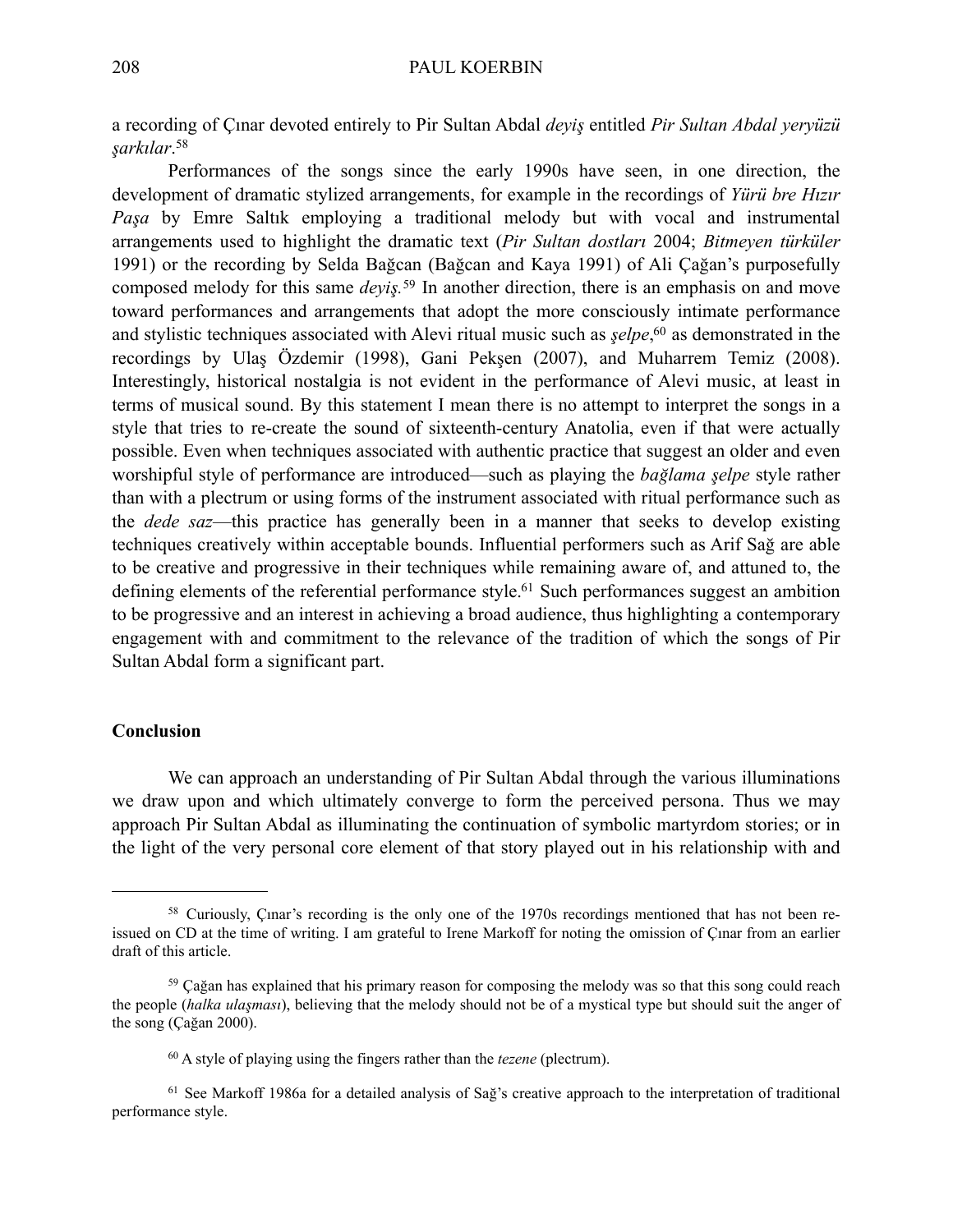demise at the hands of Hızır Paşa. We can interpret Pir Sultan through the assumption of his place as a historical identity in the volatile and formative world of sixteenth-century Anatolia, or indeed in other interpretations and speculations. The search for the historical identity, certainly, remains a tantalizing and engaging task, but it is not the critical point since the essentially unknown historical Pir Sultan cannot and does not own the persona of the tradition. The Pir Sultan Abdal persona persists on its own terms—terms asserted most tellingly in the functional possibilities of the *mahlas*, which is a structural convention that, while ostensibly a signature device, provides in the process of transmission over time and in the context of performance a complex, creative, ambiguous, but meaningful relationship between the persona and those with whom his songs interact. Finally, Pir Sultan Abdal persists as a persona of great vitality in the substance of the songs attributed to him and in the interest and attraction they engender for those who would assert their own position, views, creativity, or identity through the maintenance or interpretation of that persona.

*University of Western Sydney*

#### **References**

| Andrews 1985             | Walter G. Andrews. Poetry's Voice, Society's Song: Ottoman Lyric Poetry.<br>Seattle: University of Washington Press.                                                                             |
|--------------------------|--------------------------------------------------------------------------------------------------------------------------------------------------------------------------------------------------|
| Andrews 2002             | Divan Poetry in the Context of Translation and Transmission." In Translations:<br>(Re)shaping of Literature and Culture. Ed. by Saliha Paker. Istanbul: Boğaziçi<br>University Press. pp. 15-40. |
| Andrews 2004             | "In Pursuit of a Poem: Reflections on Translating Ottoman Turkish<br>Poetry." Translation Review, 68:23-32.                                                                                      |
| Andrews and Markoff 1987 | and Irene Markoff. "Poetry, the Arts, and Group Ethos in the Ideology<br>of the Ottoman Empire." <i>Edebiyat</i> , 1:28-70.                                                                      |
| Andrews et al. 1997      | Najaat Black, et al. Ottoman Lyric Poetry: An Anthology. Austin:<br>University of Texas Press.                                                                                                   |
| Arberry 1946             | A. J. Arberry. "Orient Pearls at Random Strung." Bulletin of the School of<br>Oriental and African Studies, 11:699-712.                                                                          |
| Aslanoğlu 1984           | İbrahim Aslanoğlu. Pir Sultan Abdallar. Istanbul: Erman Yayınevi.                                                                                                                                |
| Aslanoğlu 1976/1995      | . XIX yüzyıl Alevi-Bektaşi şairi Kul Himmet Üstadım: yaşamı, kişiliği<br>ve şiirleri. 2 <sup>nd</sup> ed. Istanbul: Can Yayınları. Orig. ed., 1976.                                              |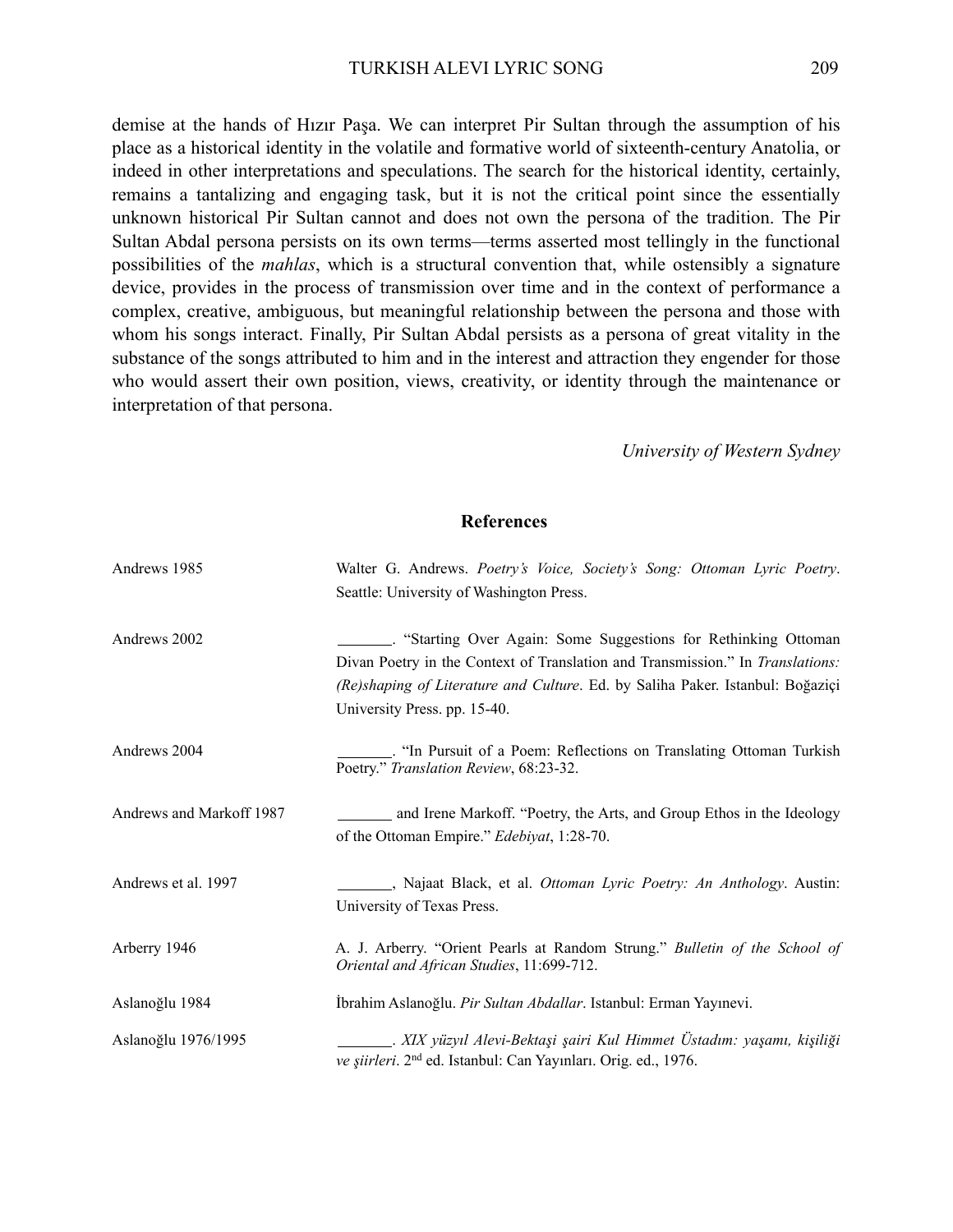| Atalay 1924/1991       | Besim Atalay. Bektaşilik ve edebiyat. Trans. by V. Atila. Istanbul: Ant Yayınları.<br>Orig. ed., 1924.                                                                                                                  |
|------------------------|-------------------------------------------------------------------------------------------------------------------------------------------------------------------------------------------------------------------------|
| Atılgan 2003           | Halil Atılgan. Türküler isyanı: söz yanlışlıkları, sakatlıklar, haksız<br>sahiplenmeler. Ankara: Akçağ.                                                                                                                 |
| Avcı 2004              | Ali Haydar Avcı. Bize de Banaz'da Pir Sultan derler. Istanbul: Cumhuriyet<br>Kitapları.                                                                                                                                 |
| Avcı 2006              | . Osmanlı gizli tarihinde Pir Sultan Abdal ve bütün deyişleri. Istanbul:<br>Noktakitap.                                                                                                                                 |
| Bağcan and Kaya 1991   | Selda Bağcan and Ahmet Kaya. Koçero, Fadike. Esslingen: Destan. Audio CD.                                                                                                                                               |
| Barkey 1994            | Karen Barkey. Bandits and Bureaucrats: The Ottoman Route to State<br>Centralization. Ithaca: Cornell University Press.                                                                                                  |
| Barkey 2008            | . Empire of Difference: The Ottomans in Comparative Perspective.<br>Cambridge: Cambridge University Press.                                                                                                              |
| Başaran 2002           | Mehmet Başaran. Pir Sultan ölür ölür dirilir: şiir. Istanbul: Evrensel Basım<br>Yayın.                                                                                                                                  |
| Başgöz 1998            | İlhan Başgöz. "Pir Sultan Abdal ve Pir Sultan Abdal geleneği." In Anadolu<br>Aleviliği ve Pir Sultan Abdal. Ed. by A. Yıldırım. Ankara: Pir Sultan Abdal<br>Kültür Derneği. pp. 19-66.                                  |
| Bayrak 1984            | Mehmet Bayrak. "'Pir Sultan Abdal' in yaşamında 'Düzmece Şah İsmail' olayı<br>ve Delı Hızır Paşa." Yazko Edebiyat, Sept. 1984. In Ömer Uluçay. Kalemlerde<br>Pir Sultan. Adana: Gözde Yayınevi. Rpt. 1995. pp. 193-217. |
| Bezirci 1994           | Asım Bezirci. Pir Sultan Abdal: yaşamı, kişiliği, sanatı, bütün şiirleri. Istanbul:<br>Evrensel Basım Yayın. Orig. ed., 1986.                                                                                           |
| Birge 1994             | John Kingsley Birge. The Bektashi Order of Dervishes. London: Luzac Oriental.<br>Orig. ed., 1937.                                                                                                                       |
| Bisâtî 2003            | Bisâtî. Şeyh Sâfî buyruğu, Menâkıbu'l-Esrâr Behcetü'l-Ahrâr. Ed. by Ahmet<br>Taşğın. Ankara: Rheda-Wiedenbrück Çevresi Alevi Kültür Derneği.                                                                            |
| Bitmeyen türküler 1991 | Bitmeyen türküler. Güvercin Müzik. Audio cassette tape.                                                                                                                                                                 |
| Borrel 1934            | Eugene Borrel. "Sur la musique secrète des tribus turques Alévi." Revue des<br>études islamiques, 8:241-50.                                                                                                             |
| Bulut 2007             | Suha Bulut. Pir Sultan Abdal: esnaf-sanatkârın fütüvva hırkası. Istanbul: Sorun<br>Yayınları.                                                                                                                           |
| Büyüktanır 1998        | Zeki Büyüktanır. Pir Sultan Abdal destanı. Istanbul: Can Yayınları. Orig. ed.,<br>Yazın Kitabevi, 1994.                                                                                                                 |
| Çağan 2000             | Ali Çağan. October 8, 2000. E-mail correspondence.                                                                                                                                                                      |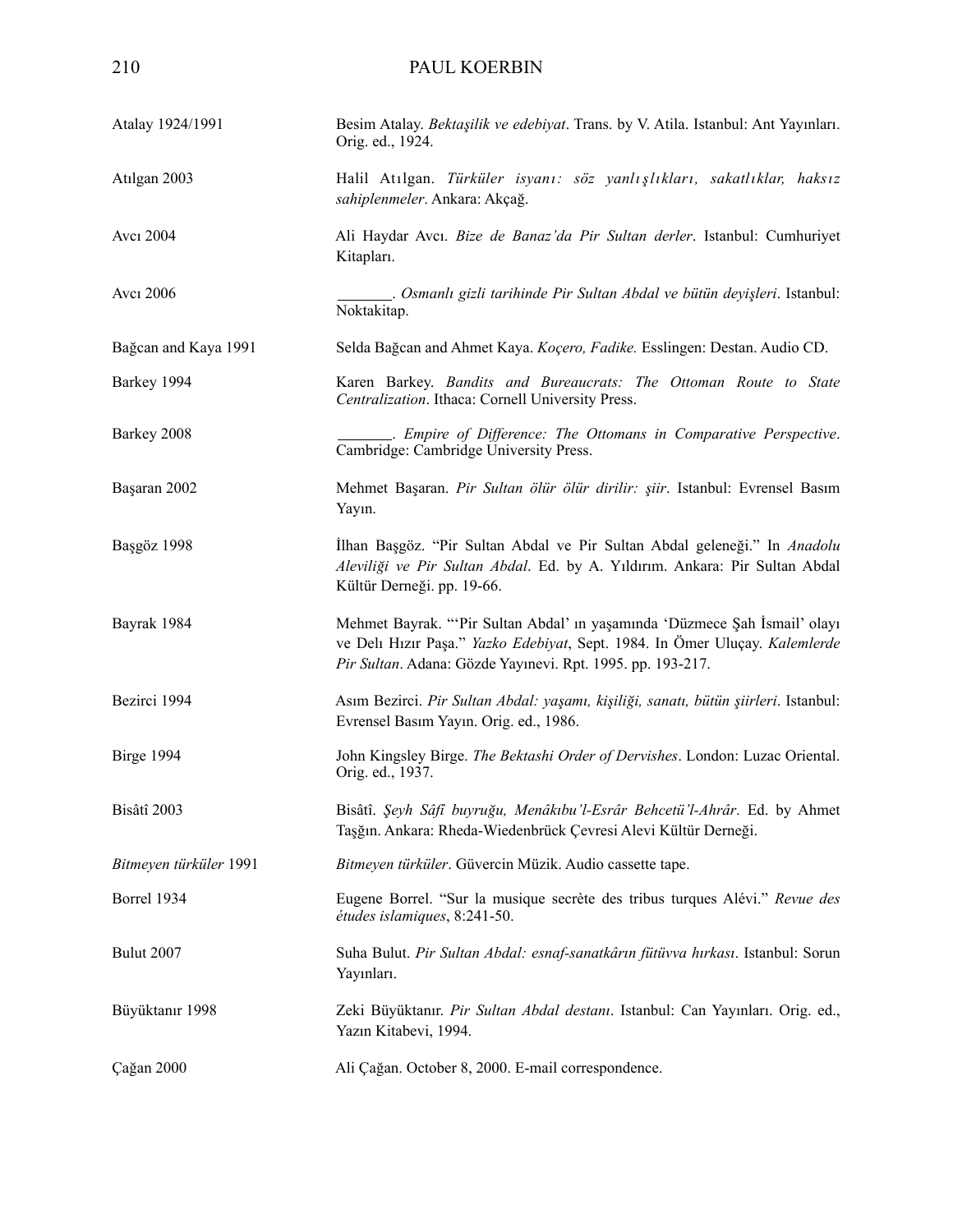## TURKISH ALEVI LYRIC SONG 211

| <b>Çalık 1999</b>      | Etem Çalık. Türk edebiyatında müstear, mahlas ve tapşırmalar. Erzurum: Aktif<br>Yayınevi.                                                                                                                                                             |
|------------------------|-------------------------------------------------------------------------------------------------------------------------------------------------------------------------------------------------------------------------------------------------------|
| <b>Cinar 2007</b>      | Erdoğan Çınar. Kayıp bir Alevi efsanesi. Istanbul: Kalkedon.                                                                                                                                                                                          |
| Clarke 1999            | Gloria L. Clarke. The World of the Alevis: Issues of Culture and Identity. New<br>York and Istanbul: AVC Publications.                                                                                                                                |
| de Bruijn 1998         | J. T. P. de Bruijn. "Takhallus." In The Encyclopaedia of Islam. vol. 10, fascicules<br>165-66. Ed. by Th. Bianquis, C. E. Bosworth, E. van Douzel, and W. P.<br>Heinrichs. Leiden: Brill.                                                             |
| de Bruijn 1999         | "The Name of the Poet in Classical Persian Poetry." In Proceedings of<br>the Third European Conference of Iranian Studies, Part 2: Mediaeval and<br>Modern Persian Studies. Ed. by Charles Melville. Wiesbaden: Ludwig Reichert<br>Verlag. pp. 45-65. |
| Diyici 2000            | Senem Divici. Takalar. Istanbul: Kalan. Audio CD.                                                                                                                                                                                                     |
| DuBois 2006            | Thomas A. DuBois. Lyric, Meaning, and Audience in the Oral Tradition of<br>Northern Europe. Notre Dame: University of Notre Dame Press.                                                                                                               |
| Duygulu 1997           | Melih Duygulu. Alevi-Bektaşi müziğinde deyişler. Istanbul: n.p.                                                                                                                                                                                       |
| Elçin 1997             | Şükrü Elçin. "Türk halk nazmında 'mahlas/tapşırma' alma geleneği." In Halk<br>edebiyatı araştırmaları 1. Ankara: Akçağ. pp. 41-48. Orig. publ. in Studia<br>Turcologica, Memoriae Alexii Bonmubacı Dicata, 1982.                                      |
| Erdal 1999             | Mahmut Erdal. Bir ozanın kaleminden. Istanbul: Can Yayınları.                                                                                                                                                                                         |
| Ergun 1929             | Sadettin Nüzhet [Ergun]. XVII'inci asır sazşairlerinden Pir Sultan Abdal.<br>Istanbul: Evkaf Matbaası.                                                                                                                                                |
| Erol 2002              | Ayhan Erol. "Birlik ve farklılık ekseninde Alevilik ve Alevi müziği." Folklor/<br>Edebiyat, 8:287-306.                                                                                                                                                |
| Faroqhi 1995           | Suraiya Faroqhi. Coping with the State: Political Conflict and Crime in the<br>Ottoman Empire, 1550-1720. Istanbul: Isis.                                                                                                                             |
| Ferraro and Bolat 2007 | Jennifer Ferraro and Latif Bolat. Quarreling with God: Mystic Rebel Poems of<br>the Dervishes of Turkey. Ashland, OR: White Cloud Press.                                                                                                              |
| Fo 1997                | Dario Fo. Contra jogulatores obloquentes. Nobel Foundation. http://<br>nobelprize.org/nobel_prizes/literature/laureates/1997/fo-lecture.html                                                                                                          |
| Foley 1991a            | John Miles Foley. Immanent Art: From Structure to Meaning in Traditional Oral<br>Epic. Bloomington: Indiana University Press.                                                                                                                         |
| Foley 1991b            | "Orality, Textuality, and Interpretation." In Vox Intexta: Orality and<br>Textuality in the Middle Ages. Ed. by A. N. Doane and C. B. Pasternak.<br>Madison: University of Wisconsin Press. pp. 34-45.                                                |
| <b>Foley 2002</b>      | eCompanion at http://www.oraltradition.org/hrop/                                                                                                                                                                                                      |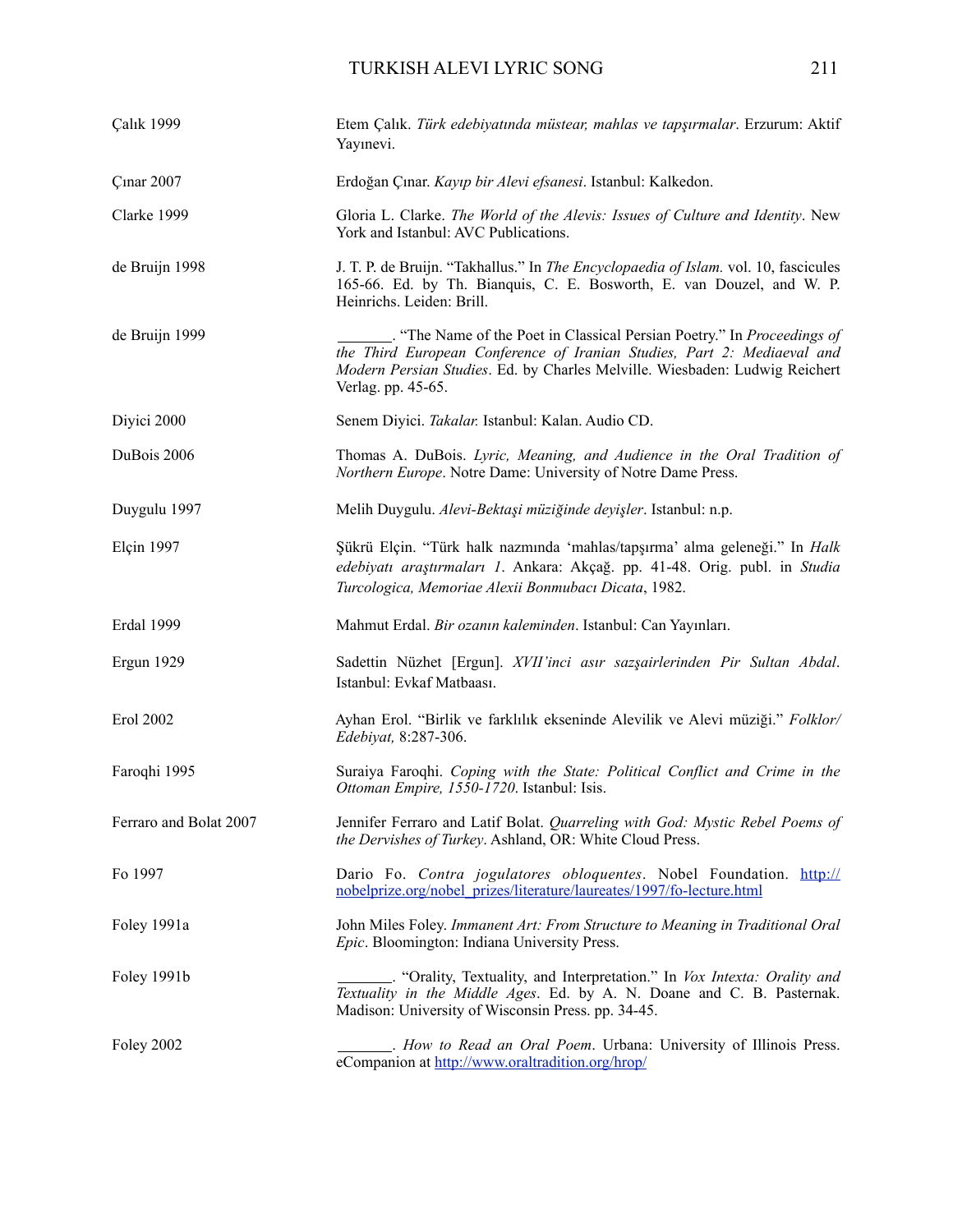| Fuat 1999                   | Memet Fuat. Pir Sultan Abdal: yaşamı, düşünce dünyası, sanatçı kişiliği, seçme<br>şiirleri. Istanbul: Yapı Kredi Yayınları.                                                                                                  |  |
|-----------------------------|------------------------------------------------------------------------------------------------------------------------------------------------------------------------------------------------------------------------------|--|
| Gallagher 2004              | Amelia Gallagher. "The Fallible Master of Perfection: Shah Ismail in the Alevi-<br>Bektashi Tradition." Unpubl. Ph.D. Dissertation, McGill University.                                                                       |  |
| Gölpınarlı and Boratav 1943 | Abdülbâki Gölpınarlı and Pertev Naili Boratav. Pir Sultan Abdal. Ankara: Türk<br>Tarih Kurumu Basımevi.                                                                                                                      |  |
| Gölpınarlı 2007             | . Tarih boyunca İslam mezhepleri ver Şiilik. Istanbul: Der Yayınları.                                                                                                                                                        |  |
| Gürbüz 2007                 | Sadık Gürbüz. Pir Sultan Abdal. Istanbul: İMM. Audio CD.                                                                                                                                                                     |  |
| Halman 1972                 | Talat Sait Halman. The Humanist Poetry of Yunus Emre. Istanbul: RCD Cultural<br>Institute.                                                                                                                                   |  |
| Halman 1992                 | Turkish Legends and Folk Poems. Istanbul: Dost Yayınları.                                                                                                                                                                    |  |
| Halman 2004                 | "Translating Turkish Literature and 'Cultranslation'." Translation<br>Review, 68:43-45.                                                                                                                                      |  |
| Harman 2007                 | Harman. Istanbul: Odeon. Audio CD.                                                                                                                                                                                           |  |
| Imber 1979                  | C. H. Imber. "The Persecution of the Ottoman Shi'ites According to the<br>Mühimme Defterleri, 1565-1585." Der Islam, 56:245-73.                                                                                              |  |
| Inalcik 1973                | Halil Inalcik. The Ottoman Empire: The Classical Age 1300-1600. London:<br>Weidenfeld and Nicholson.                                                                                                                         |  |
| Jöntürk 1973                | Pir Sultan Abdal. Dir. Remzi Jöntürk. Ulus Video & Star Muzik. http://<br>www.imdb.com/title/tt0280036/                                                                                                                      |  |
| Karabaş and Yarnall 1996    | Seyfi Karabaş and Judith Yarnall. Poems of Karacaoğlan: A Turkish Bard.<br>Bloomington: Indiana University.                                                                                                                  |  |
| Karamustafa 1993            | Ahmet T. Karamustafa. "Kalenders, Abdâls, Hayderîs: The Formation of the<br>Bektâșiye in the Sixteenth Century." In Suleyman the Second [sic] and His Time.<br>Ed. by H. Inalcik and C. Kafadar. Istanbul: Isis. pp. 133-41. |  |
| Karamustafa 1994            | . God's Unruly Friends: Dervish Groups in the Islamic Later Middle<br>Period, 1200-1550. Salt Lake City: University of Utah Press.                                                                                           |  |
| Kassam 1995                 | Tazim R. Kassam. Songs of Wisdom and Circles of Dance: Hymns of the<br>Satpanth Isma'ili Muslim Saint, Pir Shams. Albany: State University of New<br>York Press.                                                             |  |
| D. Kaya 1998                | Doğan Kaya. Sivas'ta aşıklık geleneği. Sivas: n.p.                                                                                                                                                                           |  |
| H. Kaya 1999                | Haydar Kaya. Pir Sultan Abdal: yaşamı, sanatı, yapıtları. Istanbul: Engin<br>Yayıncılık.                                                                                                                                     |  |
| Kaygusuz 1995               | İsmail Kaygusuz. Alevilik inanç, kültür siyaset tarihi ve uluları. Istanbul: Alev<br>Yayınları.                                                                                                                              |  |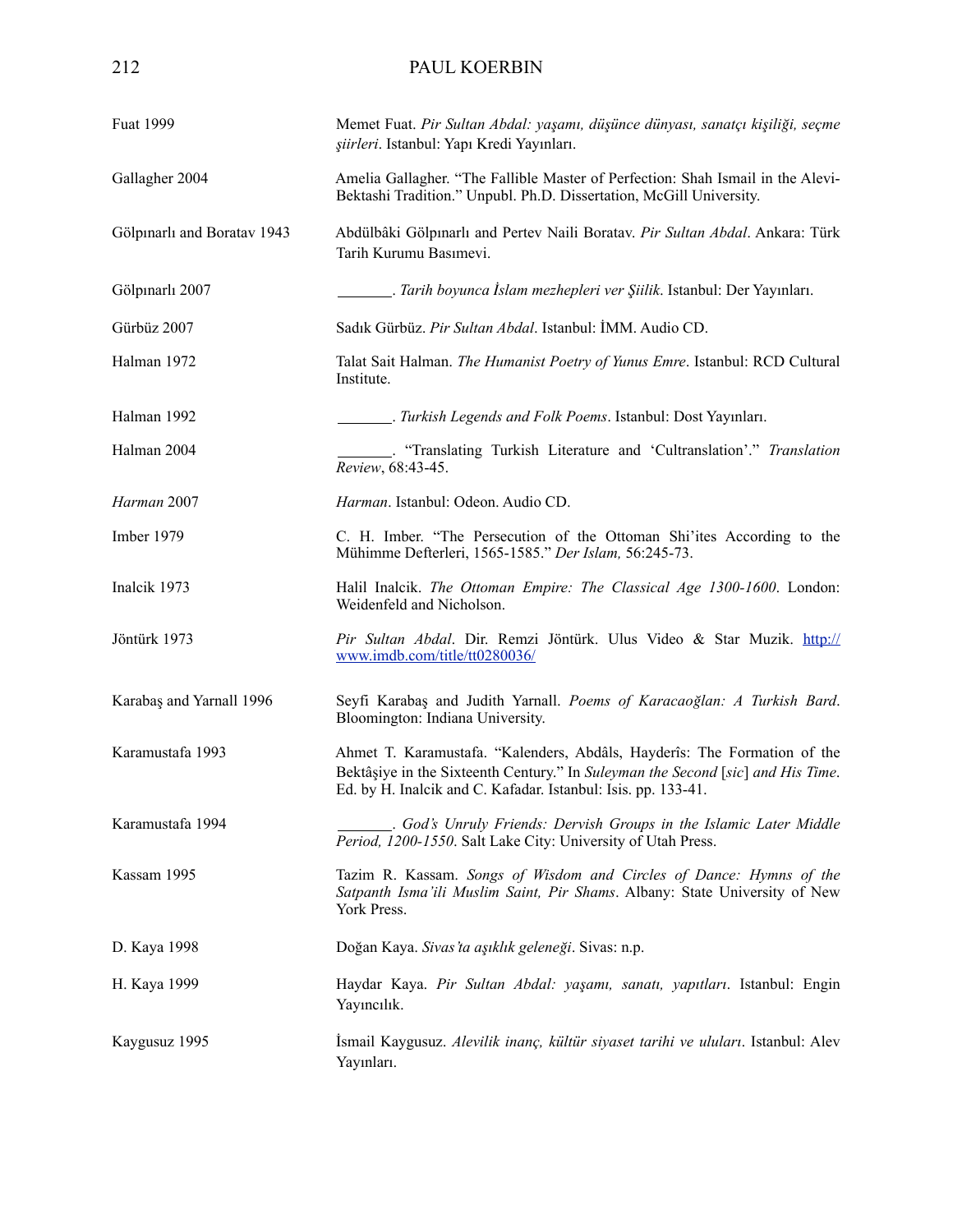# TURKISH ALEVI LYRIC SONG 213

| Kimmelman 1999                 | Burt Kimmelman. The Poetics of Authorship in the Later Middle Ages: The<br>Emergence of the Modern Literary Persona. New York: Peter Lang.                                                      |
|--------------------------------|-------------------------------------------------------------------------------------------------------------------------------------------------------------------------------------------------|
| Koca 1990                      | Turgut Koca. Bektaşi nefesleri ve şairleri. Istanbul: Naci Kasım İstanbul Maarif<br>Kitaphanesi ve Matbaası.                                                                                    |
| Köprülü 1991                   | Mehmet Fuad Köprülü. "Bir kızılbaş şairi: Pir Sultan Abdal." In Kalemlerde Pir<br>Sultan. Ed. by Ö. Uluçay. Adana: Gözde Yayınevi. pp. 7-18.                                                    |
| Korkmaz 2005a                  | Esat Korkmaz. Ansiklopedik Alevilik-Bektaşilik terimleri sözlüğü. Istanbul:<br>Anahtar Kitaplar.                                                                                                |
| Korkmaz 2005b                  | Pir Sultan Abdal: üçüncü ölmem bu hain. Istanbul: Alev Yayınevi.                                                                                                                                |
| Livaneli 2007<br>Livaneli n.d. | Ömer Zülfü Livaneli. Sevdalım hayat. Istanbul: Remzi Kitabevi.<br>Zülfü Livaneli. İlk türküleri, 1971-1981. Istanbul: Ada Müzik. Audio CD.                                                      |
| Losensky 1998                  | Paul E. Losensky. "Linguistic and Rhetorical Aspects of the Signature Verse<br>(takhallus) in the Persian Ghazal." Edebiyat, 8:239-71.                                                          |
| Makal 1977                     | Tahir Kutsi Makal. "Banaz'lı Âşık Nuri Pir Sultan Abdal'ın derdine yanıyor."<br>Milli Kültür, 1:68-69.                                                                                          |
| Makal 1999                     | <i>Pir Sultan Abdal</i> . Istanbul: Toker Yayınları.                                                                                                                                            |
| Markoff 1986a                  | Irene Markoff. "Musical Theory, Performance, and the Contemporary Bağlama<br>Specialist in Turkey." Unpubl. Ph.D. dissertation, University of Washington.                                       |
| Markoff 1986b                  | Sect of Islam: The Case of the Alevis of Turkey." The World of Music, 28:42-54.                                                                                                                 |
| Markoff 1994                   | "Music, Saints, and Ritual: Sama" and the Alevis of Turkey." In<br>Manifestations of Sainthood in Islam. Ed. by G. M. Smith. Istanbul: Isis. pp.<br>95-110.                                     |
| Markoff 2002                   | "Alevi Identity and Expressive Culture." In The Garland<br>Encylcopedia of World Music: The Middle East. Ed. by V. Danielson, S. Marcus,<br>and D. Reynolds. London: Routledge. pp. 793-800.    |
| Markussen 2005                 | Hege Irene Markussen, ed. Alevis and Alevism: Transformed Identities. Istanbul:<br>Isis.                                                                                                        |
| Meisami 1990                   | Julie Scott Meisami. "Persona and Generic Conventions in Medieval Persian<br>Lyric." Comparative Criticism, 12:125-51.                                                                          |
| Membré 1999                    | Michele Membré. Mission to the Lord Sophy of Persia (1539-1542). Trans. by<br>A. H. Morton. Warminster: E. J. W. Gibb Memorial Trust. Orig. ed., 1993.                                          |
| Menemencioğlu 1978             | Nermin Menemencioğlu, ed. The Penguin Book of Turkish Verse.<br>Harmondsworth: Penguin.                                                                                                         |
| Morton 1999                    | A. H. Morton. "The Letters of Rashid al-Din: Ilkhanid Fact or Timurid Fiction?"<br>In The Mongol Empire and its Legacy. Ed. by R. Amitai-Preiss and D. O.<br>Morgan. Leiden: Brill. pp. 155-99. |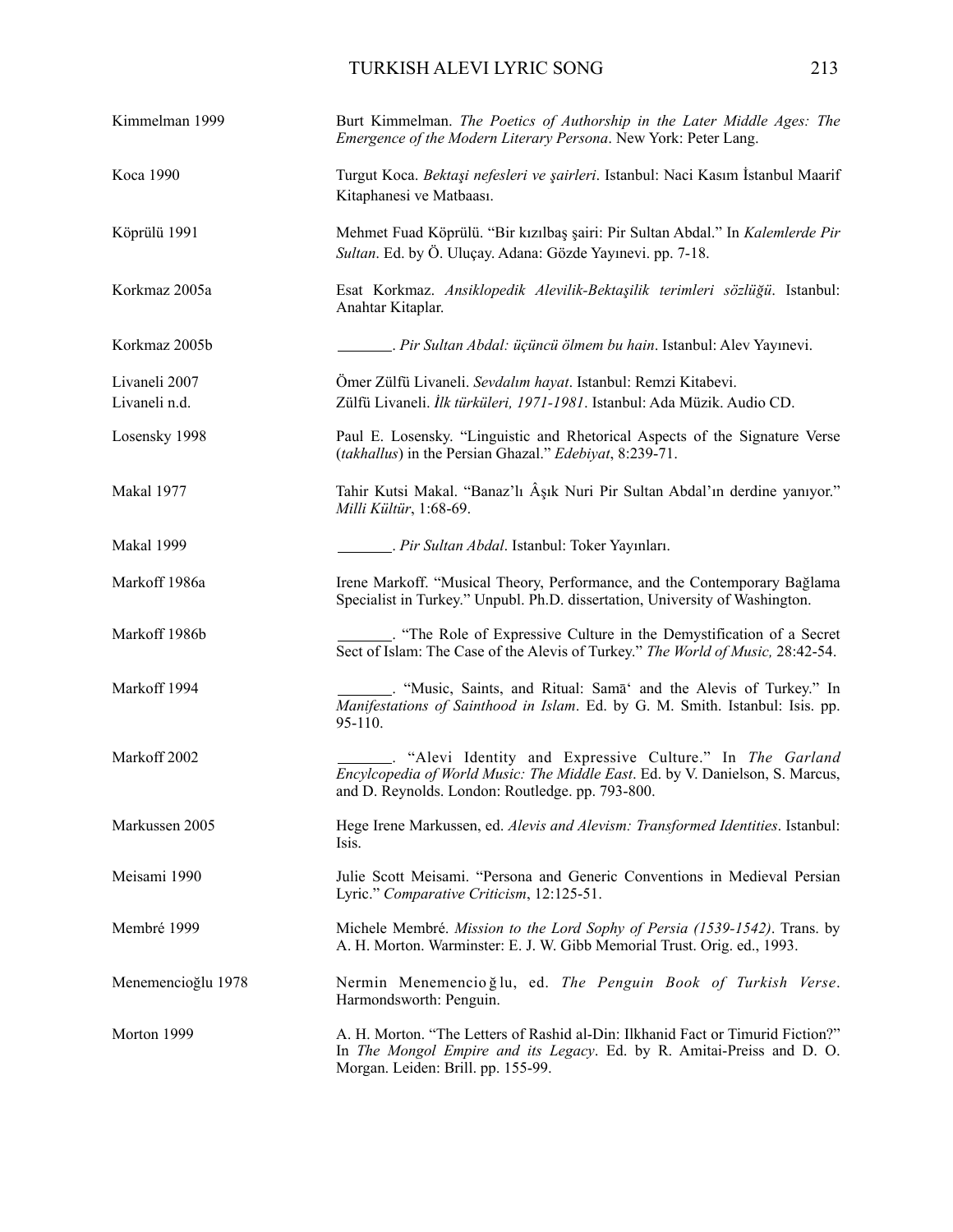| Moyle 1990               | Natalie Kononenko Moyle. The Turkish Minstrel Tale Tradition. London:<br>Garland.                                                                |  |
|--------------------------|--------------------------------------------------------------------------------------------------------------------------------------------------|--|
| Olsson et al. 1998       | Tord Olsson et al., eds. Alevi Identity: Cultural, Religious and Social<br>Perspectives. Istanbul: Swedish Research Institute in Istanbul.       |  |
| Onatça 2007              | Neşe Ayışıt Onatça. Alevi-Bektaşi kültüründe kırklar semahı: müzikal analiz<br>çalışması. Istanbul: Bağlam.                                      |  |
| Özdemir 1998             | Ulaş Özdemir. Ummanda: Maraş Sinemilli deyişleri. Istanbul: Kalan. Audio CD.                                                                     |  |
| Özmen 1998               | İsmail Özmen. Alevi-Bektaşi şiirleri antolojisi. 5 vols. Ankara: T. C. Kültür<br>Bakanlığı.                                                      |  |
| Öztelli 1971             | Cahit Öztelli. Pir Sultan Abdal: bütün şiirleri. Milliyet Yayınları.                                                                             |  |
| Öztelli 1973             | Bektaşi gülleri: Alevi-Bektaşi şiirleri antolojisi. Milliyet Yayınları.                                                                          |  |
| Pehlivan 1993            | Battal Pehlivan. Pir Sultan Abdal. Istanbul: Alev Yayınları.                                                                                     |  |
| Pekşen 2007              | Gani Pekşen. Küll: Istanbul: Kalan. Audio CD.                                                                                                    |  |
| Pir Sultan dostları 2004 | Pir Sultan dostları. Istanbul: Ateş Müzik. Audio CD.                                                                                             |  |
| Poyraz 2007              | Bedriye Poyraz. Direnişle piyasa arasında Alevikik ve Alevi müziği. Ankara:<br>Ütopya Yayınevi.                                                  |  |
| Ricoeur 1981             | Paul Ricoeur. Hermeneutics and the Human Sciences: Essays on Language,<br>Action, and Interpretation. Cambridge: Cambridge University Press.     |  |
| Rosenberg 2004           | Samuel N. Rosenberg. "The <i>Envoi</i> in Trouvère Lyric, with Particular Attention<br>to the Songs of Gace Brulé." Romance Philology, 58:51-67. |  |
| Salcı 1940               | Vahid Lütfü Salcı. Gızlı Türk halk musikisi ve Türk musikisinde (armoni)<br>meşeleri. Istanbul: Nümane Matbaası.                                 |  |
| Saltuk 1992              | Rahmi Saltuk. Açılın kapılar şaha gidelim: Istanbul: Saltuk Plak. Audio cassette<br>tape.                                                        |  |
| Şatıroğlu 2001           | Veysel Şatıroğlu. Âşık Veysel. Istanbul: Kalan. Audio CD.                                                                                        |  |
| Savaş 2002               | Saim Savaş. XVI Asırda Anadolu'da Alevilik. Ankara: Vardi Yayınları.                                                                             |  |
| Schimmel 1975            | Annemarie Schimmel. Mystical Dimensions of Islam. Chapel Hill: University of<br>North Carolina Press.                                            |  |
| Semih 1993               | Mehmet Semih. Türk edebiyatında mahlaslar, takma adlar, tapşırmalar ve<br>lakaplar. Istanbul: Anahtar Kitaplar Yayınevi.                         |  |
| Şener 2009               | Cemal Şener. Alevism with Questions. Trans. by Nazmiye Akdağ. Istanbul:<br>Pozitif.                                                              |  |
| Shankland 2003           | David Shankland. The Alevis in Turkey: The Emergence of a Secular Islamic<br>Tradition. New York: Routledge.                                     |  |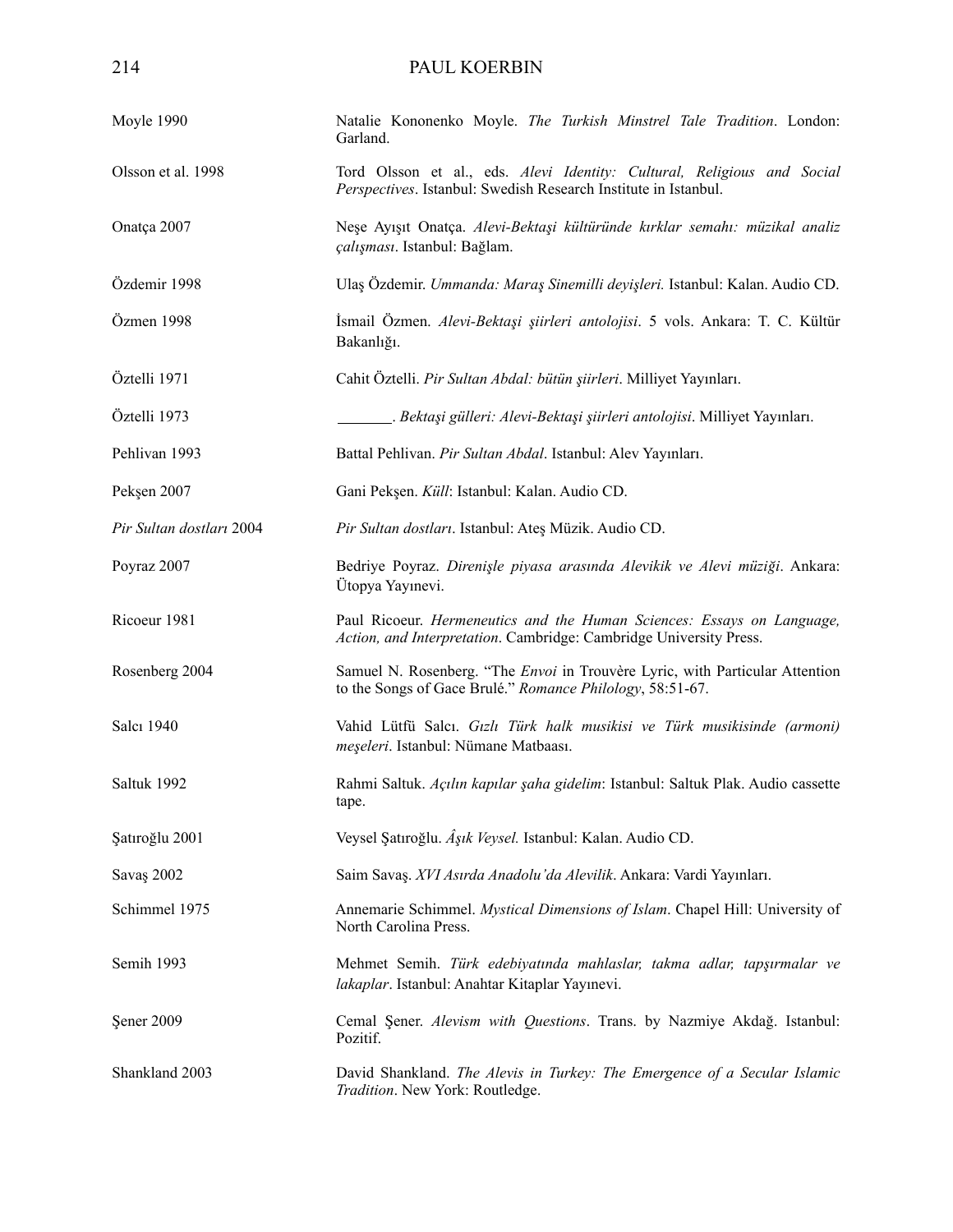| Silay 1996               | Kemal Silay, ed. An Anthology of Turkish Literature. Bloomington: Indiana<br>University Press.                                                                                                                                                                                                                                          |
|--------------------------|-----------------------------------------------------------------------------------------------------------------------------------------------------------------------------------------------------------------------------------------------------------------------------------------------------------------------------------------|
| Skalmowski 1990          | Wojciech Skalmowski. "Modes of Address in the <i>Maxlas</i> of the Ghazals of Sa'di<br>and Hafez." In Proceedings of the First European Conference of Iranian<br>Studies, Part 2. Middle and New Iranian Studies. Ed. by Gherardo Gnoli and<br>Antonio Panaino. Rome: Istituto Italiano Per Il Medio Ed Estremo Oriente. pp.<br>532-40. |
| Smith 1993               | Grace Martin Smith. The Poetry of Yunus Emre, a Turkish Sufi Poet. Berkeley:<br>University of California Press.                                                                                                                                                                                                                         |
| Sökefeld 2008            | Martin Sökefeld. Struggling for Recognition: The Alevi Movement in Germany<br>and in Transnational Space. New York: Berghahn Books.                                                                                                                                                                                                     |
| Su 1993                  | Ruhi Su. Pir Sultan Abdal: Istanbul: Imece Müzik. Audio CD.                                                                                                                                                                                                                                                                             |
| Tate 1909                | G. P. Tate. The Frontiers of Baluchistan: Travels on the Borders of Persia and<br>Afghanistan. London: Witherby and Co.                                                                                                                                                                                                                 |
| Temiz 2008               | Muharrem Temiz. Kisb-i kâr. Istanbul: Kalan. Audio CD.                                                                                                                                                                                                                                                                                  |
| Toy 1969/2000            | Erol Toy. Pir Sultan Abdal. Istanbul: Yaz Yayınları.                                                                                                                                                                                                                                                                                    |
| Ulusoy n.d.              | A. Celalettin Ulusoy. Yedi ulu'lar. Ankara: Ajans-Türk Matbaacılık Sanayii.                                                                                                                                                                                                                                                             |
| <b>Ural 1990</b>         | Orhan Ural. Pir Sultan Abdal. Istanbul: Ant Yayınları. Orig. ed., Türk Dil<br>Kurumu, 1982.                                                                                                                                                                                                                                             |
| Vansina 1985             | Jan Vansina. Oral Tradition as History. Madison: University of Wisconsin Press.                                                                                                                                                                                                                                                         |
| White and Jongerden 2003 | Paul J. White and Joost Jongerden, eds. Turkey's Alevi Enigma: A<br>Comprehensive Overview. Leiden: Brill.                                                                                                                                                                                                                              |
| Yaman and Erdemir 2006   | Ali Yaman and Aykan Erdemir. Alevism-Bektashism: A Brief Introduction. Trans.<br>by A. Erdemir, R. Harmanşah, et al. Istanbul: Cem Foundation.                                                                                                                                                                                          |
| Yıldırım 2006            | Ali Yılıdırım. Divan edebiyatında mahlas ve mahlas-nâmeler. Ankara: Akçağ.                                                                                                                                                                                                                                                              |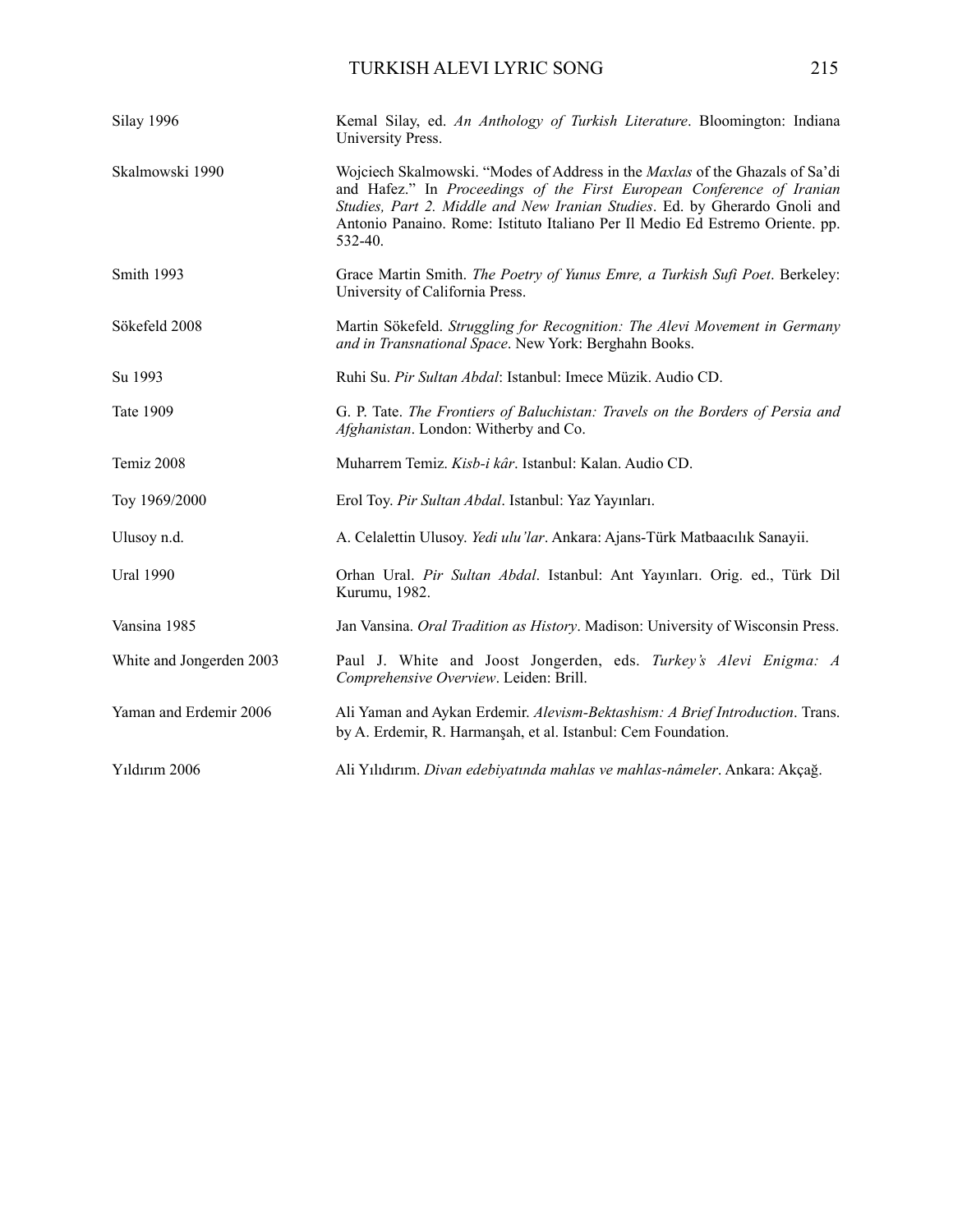#### **APPENDIX**

The translations included here are provided as a modest addition to the very few available English versions of Pir Sultan Abdal lyrics.<sup>[62](#page-25-0)</sup> Like Andrews (2004) I have considered formal features of the original text, such as rhyme and line length, to be expendable in translation (for good or ill). Unlike Andrews (26) I have not taken the view that footnotes or extraneous explanations "should be avoided at all costs"; nor in making the translations have I felt qualified "to guess at contexts and reflect them in style and tone" (31). I have sought less to make the translations poetic accomplishments in their own right than to provide what I believe are semantically accurate versions. I concur with Halman (2004:45) that "a single translator can hardly do a definitive version," but that a consort of renditions, that is to say a plurality of voices and versions able to be read together, may ultimately be more effective in working out the meanings of the text in translation. My translations thus represent only a single voice in such a consort of renditions.

<span id="page-25-0"></span> $62$  Available published English translations include two in Ferraro and Bolat 2007, three in Menemencioğlu 1978, and two in Silay 1996, the latter being new translations of lyrics already translated in Menemencioğlu 1978. Halman (1992) includes one complete translation in his illustrated edition of Turkish legends and folk poems.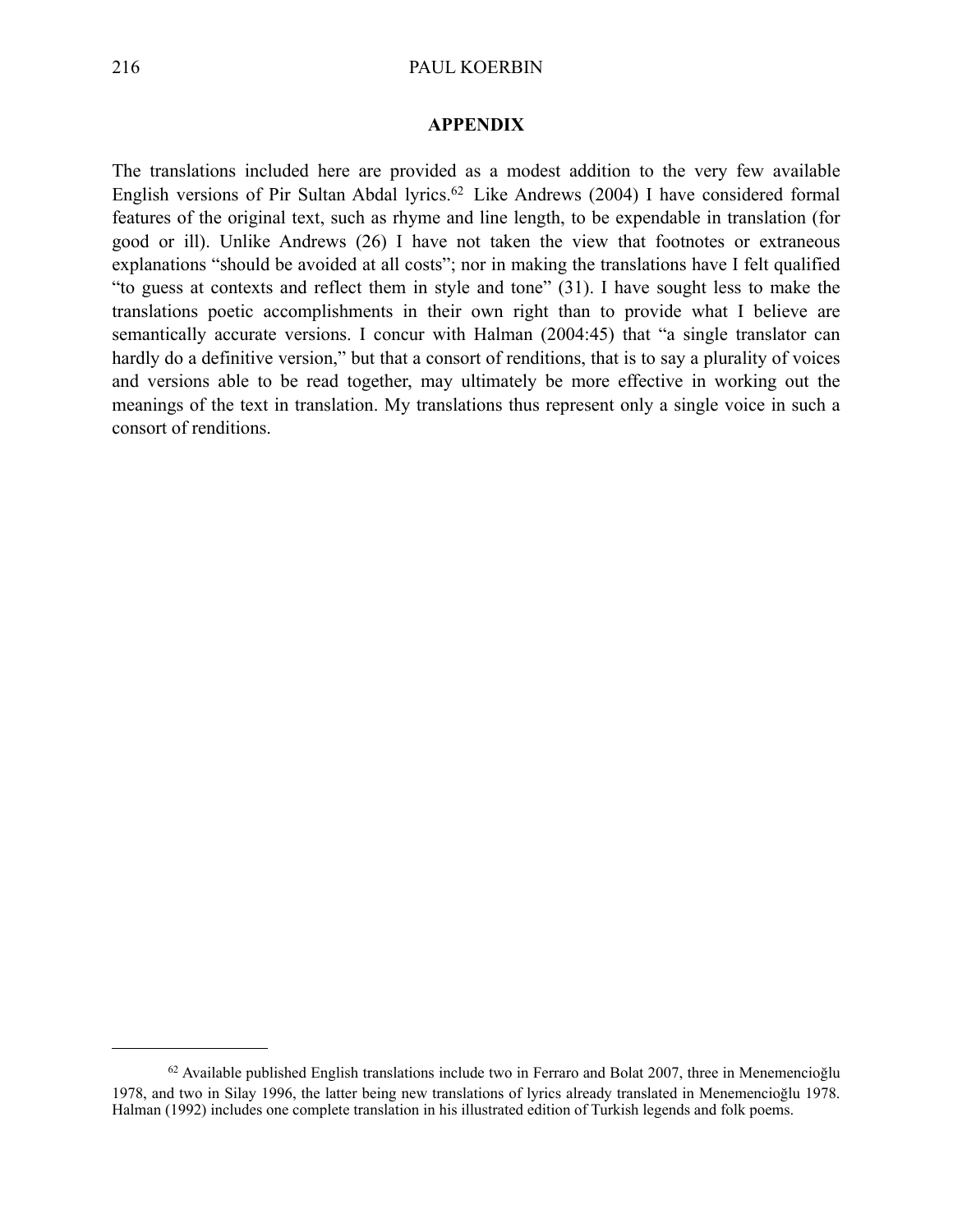### *Deyiş* **example 1**

Turkish text from the *Menâkıbu'l-Esrar Behcetü'l-Ahrâr* (Bisâtî 2003:84) in a Latin script edition prepared by Ahmet Taşğın.<sup>[63](#page-26-0)</sup>

| Benim pîrim Şah-ı Merdân Ali'dir    | My master <sup>64</sup> is Ali, Shah of the Seven Guides <sup>65</sup> |  |
|-------------------------------------|------------------------------------------------------------------------|--|
| Selâmını göndür bedr-i sabahdan     | Send him your greetings by the moon at dawn                            |  |
| Ben tâlibim ne haddim var pîr olam  | I am a seeker, <sup>66</sup> how could I dare to be a master           |  |
| Pîre duâciyim her gün sabahdan      | I pray to the master every day in the morning                          |  |
| Ahşam oldı günde gitti yerine       | Evening time and the sun goes to ground                                |  |
| Tâlib olan kulluk eyler pîrine      | The seeker does service to his master?                                 |  |
| İki musâhibde biri birine           | Two in companionship, one for each other                               |  |
| Cümle müşkillere yeter sabahdan     | Enough for all hardship in the morning                                 |  |
| Bizim yerde göz dikerler akceye     | In our land the eye is fixed on the coin                               |  |
| Akceyi virirler gene akcesiye       | All they give for coin is a coin again                                 |  |
| Seher vakti bilbül konar bakceye    | The nightingale settles in the garden at dawn                          |  |
| Göz yaşını gün döker sabahdan       | The sun sheds its tears in the morning                                 |  |
| Deryalarda biter iki dürdane        | Two pearls grow in the deep oceans                                     |  |
| Biri gevher biri sedef biri dürdane | One a gem, one mother-of-pearl, one a pearl                            |  |
| Biz de sığınmısız Şah-ı Merdâna     | We have refuge with the Shah of the Seven Guides                       |  |

<span id="page-26-0"></span><sup>63</sup> The version of the text from which my translation stems is the Latin script transcription by Ahmet Taşğın. I have not attempted to normalize the text to modern Turkish forms or orthography; so, for example, *bilbül* is not changed to *bülbül* nor *ahşam* to *akşam*. This text given here, which does not appear to have survived in the oral tradition but rather only in the *Menâkıb* manuscript and so cannot be compared with orally transmitted versions, must be understood with the awareness Andrews advises (in respect to Ottoman lyric poetry more generally) that we are often working with "an editor's version of an already interpreted transcription of a manuscript" (Andrews et al. 1997:13). I am grateful to a reviewer of this paper for valuable critical comments on my original attempt at translating this *deyiş*. While I have been guided by the reviewer's comments and suggestions, the inevitable shortcomings of the translations remain in every sense my own.

<span id="page-26-1"></span><sup>64</sup> *Pir* refers to a founding saint of a *tarikat*; or more generally a saint, sage, or master. In this lyric Pir Sultan asserts the central importance of the master-disciple (seeker) relationship intimating at the transmission of authority by expressing his humility to his master (*pir*) the Imam Ali in the opening verse while declaring his own exalted status in the form of his *mahlas* in the final line.

<span id="page-26-2"></span><sup>65</sup> *Şâh-ı Merdân* is a common epithet for the Imam Ali. The translator must confront the question whether to translate such constructions. In this case I have chosen to leave *Şah* as the anglicized and functional "Shah" (rather than the translation of "Lord" or "Monarch") while translating the qualifying element of the *izafet* group that constitutes the epithet. In this context *Merdan* refers to the seven spiritual beings considered the guides or masters of the faithful. The epithet *Şâh-ı Merdân* is significant in Alevi lyric because it identifies Ali as the monarch of all spiritual guides or greatest among men, "*mert insanların en büyüğü*" (Öztelli 1973:16).

<span id="page-26-3"></span><sup>66</sup> *Tâlip* refers to one who seeks or strives in Alevi ritual culture and who may be understood as a follower or disciple of a specific *dede* lineage.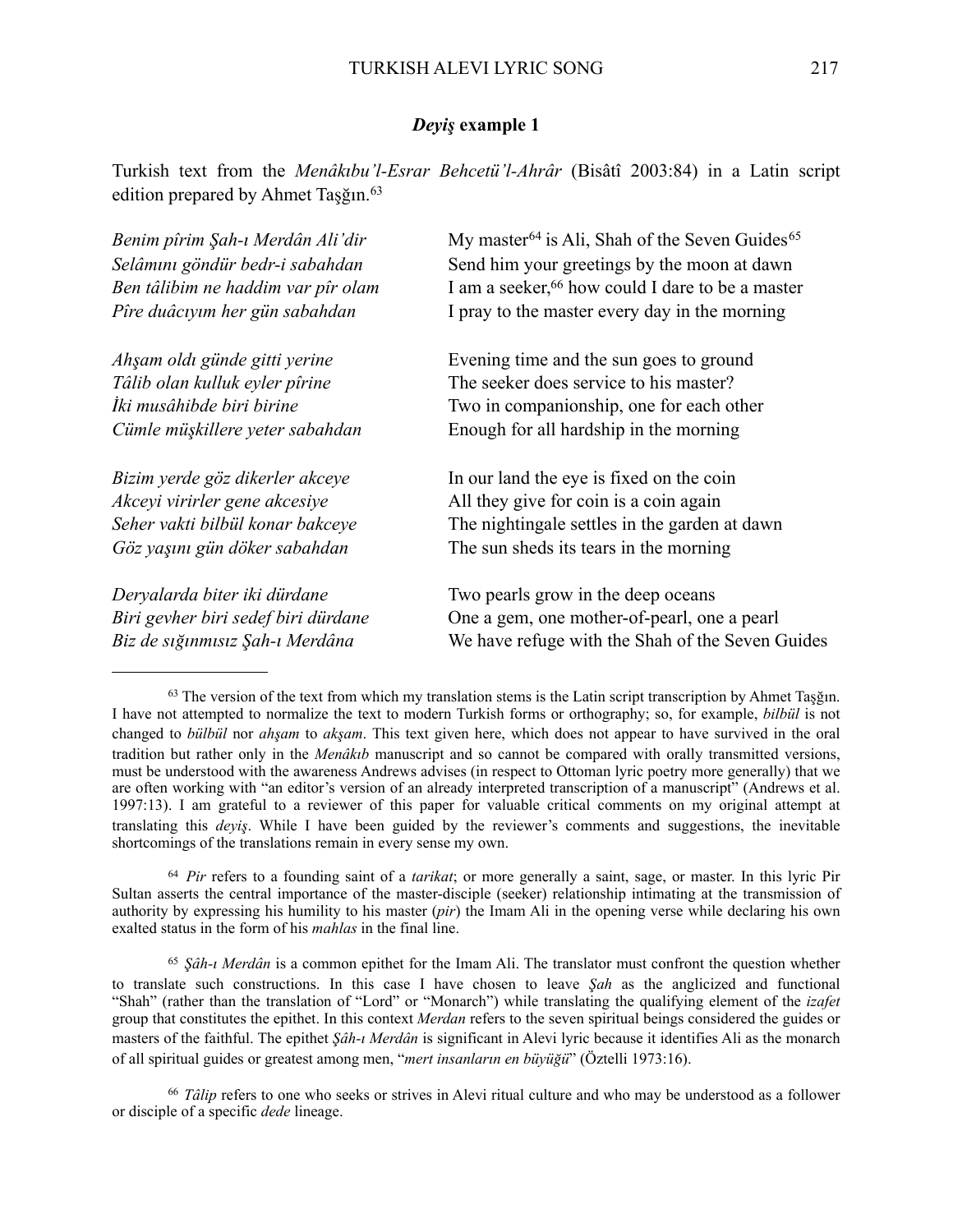*Cümle müşkillere yeter sabahdan* Enough for all hardship in the morning

*Felek bir iş bişirmiş diyar gel ha ic* Fate cooks up something,<sup>67</sup> so come here and drink *Yüz yıl calış aziş ahir sonı hiç* Work for a hundred years and for little in the end *Şu dünya kona kondur göce göc* Let that world come to a halt or pass on *Pîr Sultanım gecdi bir gün sabahdan* I am Pir Sultan, he<sup>68</sup> passed by one day in the morning

<span id="page-27-0"></span><sup>67</sup> I am grateful to a reviewer of this paper for this felicitous rendering—my original attempt being verbose and vague—and for the suggestion that *diyar* (meaning "country" or "land") may be an incorrect transcription for *deyr*, meaning "hermitage" or "tavern" (or indeed "monastery" or "temple") and which also carries the sense of "the world" in respect to mystical concerns. While it is a plausible reading and, with the addition of the dative ending (*deyre*) would neatly fulfill the syllabic requirement of the line, the manuscript as reproduced by Taşğın (Bisâtî 2003:175) supports the editor's transcription as *diyar*.

<span id="page-27-1"></span><sup>68</sup> *Gecdi* (*geçti*) could effectively be translated here as "who passed," but I have settled on the more literal reading of "he passed" to highlight the grammatical shift in person common in *deyiş*, especially in respect to the *mahlas* verse. This reading still retains the connection to Pir Sultan while suggesting a degree of distanciation—in Ricoeur's sense of the inscribed expression's relationship to its potential for autonomy and interpretation—that I suggest is a latent characteristic in this lyric form. Had the verb preceded the name in a position suggesting more clearly a participial function, a translation as "who passed" would have been more compelling.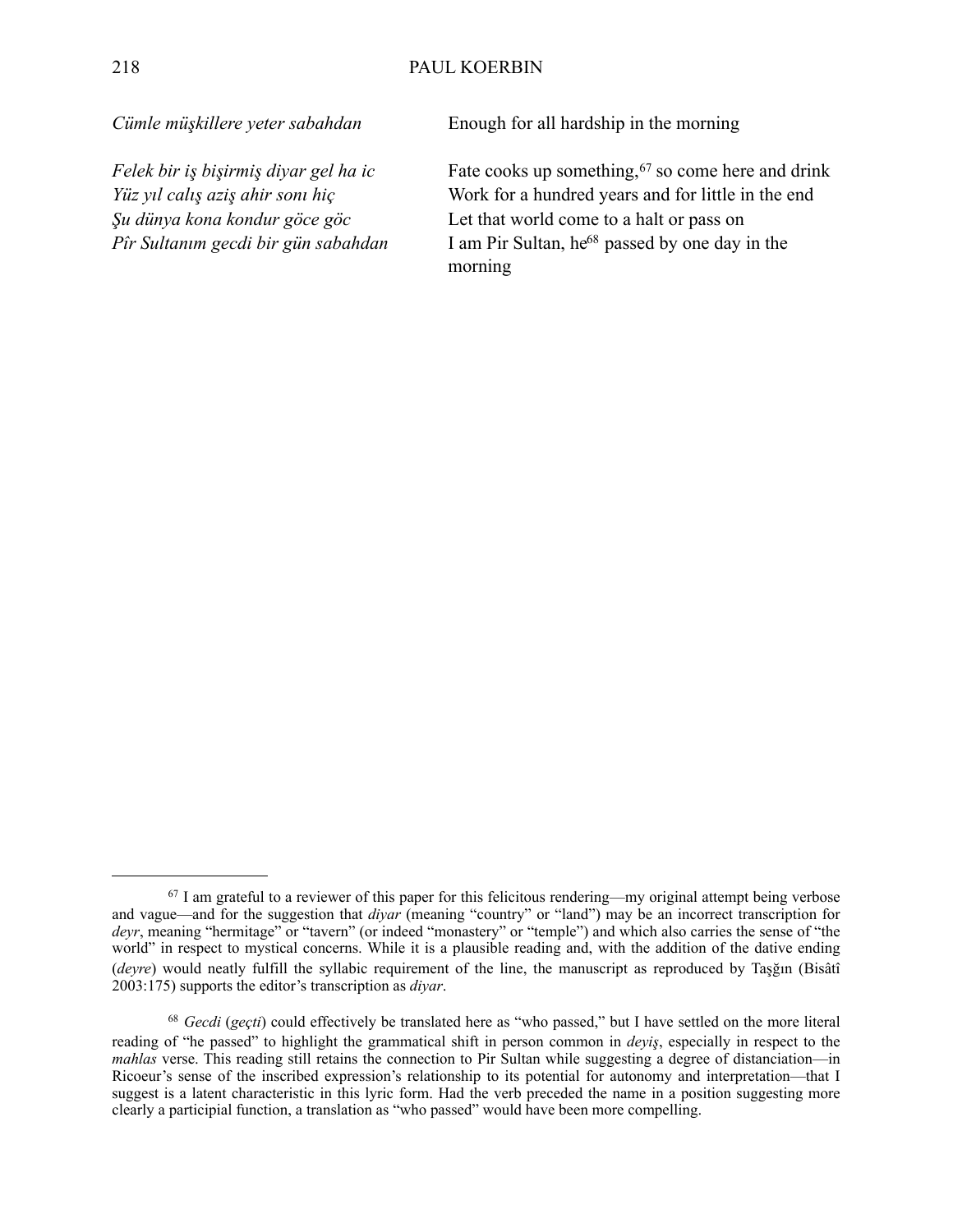## *Deyiş* **example 2**

Turkish text from Gölpınarlı and Boratav (1943:49), collected from Aşık Ali İzzet Özkan (Şarkışla, Sivas region).

*Şu kanlı zalimin ettiği işler* Those blood-tainted tyrant's deeds *Garip bülbül gibi zâreler beni* Make me moan like a lonely nightingale *Yağmur gibi yağar başıma taşlar* Stones rain down on my head like a torrent *Dostun bir fiskesi paralar beni* But it is the friend's mere pinch that breaks me *Dâr günümde dost düşmanım bell'oldu* In my dire days my friend and foe are revealed *On derdim var ise simdi ell'oldu* My troubles that once were ten are now fifty *Ecel fermanı boynuma takıldı* The order for my death is fixed to my neck *Gerek asa gerek vuralar beni* So let them strike me down or let them hang me *Pir Sultan Abdal'ım can göğe ağmaz* I am Pir Sultan Abdal, the sou[l69](#page-28-0) does not flee *Hak'tan emr olmazsa irahmet yağmaz* If not decreed by Go[d70](#page-28-1) mercy does not rain down *Şu illerin taşı hiç bana değmez* The stones of those strangers will never touch me

*<i>I*lle dostun gülü yaralar beni But it's the rose of that friend that wounds me

<span id="page-28-0"></span><sup>69</sup> This could rightly be rendered as "my soul," assuming *can* to refer to Pir Sultan's soul irrespective of the absence of possessive suffix. However, I have preferred a more literal rendering that neither asserts nor disclaims the ownership of the "soul."

<span id="page-28-1"></span><sup>70</sup> *Hak*, with its deep and encompassing meaning in Turkish, is one of the more problematic concepts to render in English. It may mean "God," "truth," "justice," and "right," and the translator must look to context and purpose to settle on an appropriate rendering.